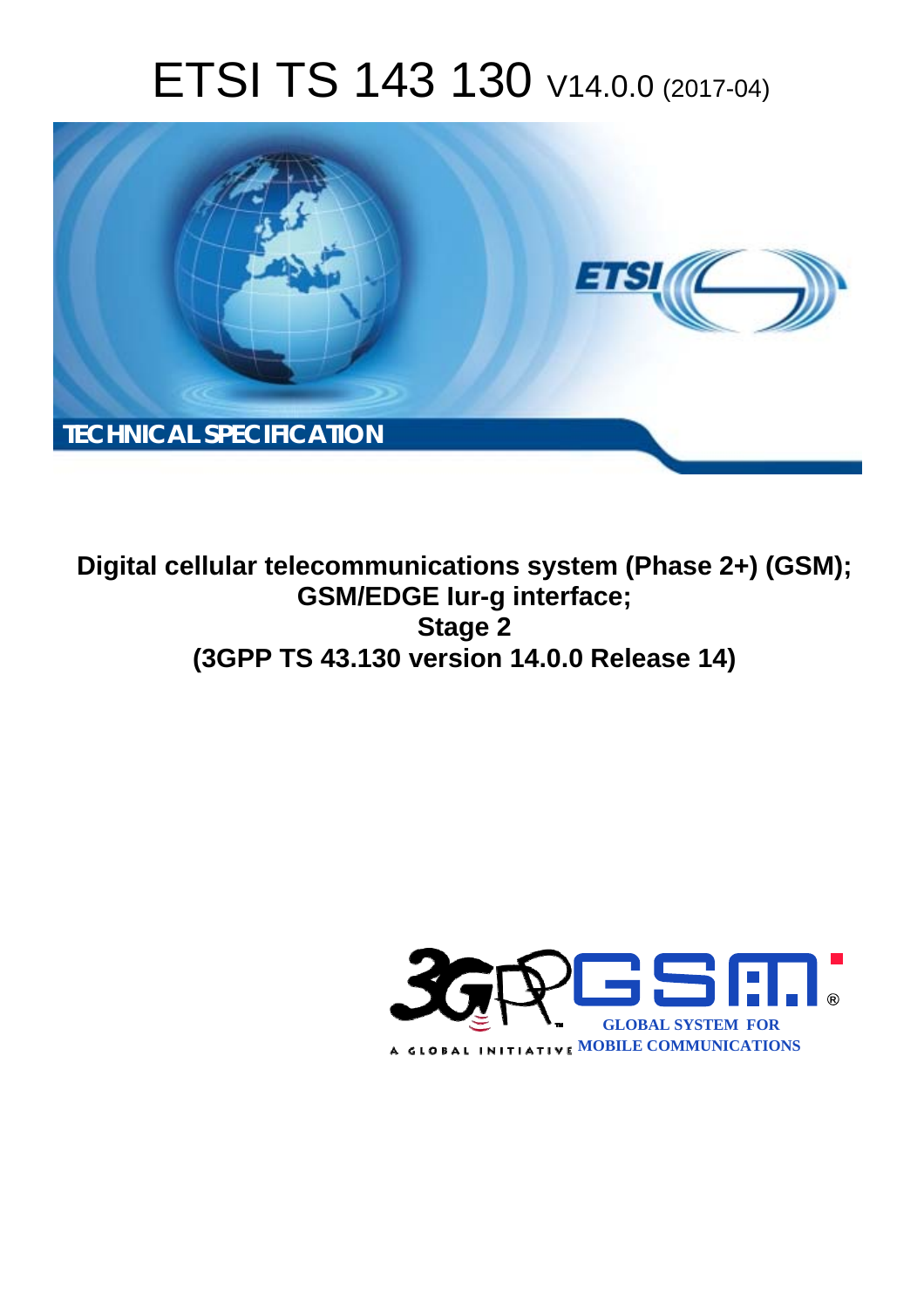Reference RTS/TSGR-0643130ve00

> Keywords GSM

#### *ETSI*

#### 650 Route des Lucioles F-06921 Sophia Antipolis Cedex - FRANCE

Tel.: +33 4 92 94 42 00 Fax: +33 4 93 65 47 16

Siret N° 348 623 562 00017 - NAF 742 C Association à but non lucratif enregistrée à la Sous-Préfecture de Grasse (06) N° 7803/88

#### *Important notice*

The present document can be downloaded from: <http://www.etsi.org/standards-search>

The present document may be made available in electronic versions and/or in print. The content of any electronic and/or print versions of the present document shall not be modified without the prior written authorization of ETSI. In case of any existing or perceived difference in contents between such versions and/or in print, the only prevailing document is the print of the Portable Document Format (PDF) version kept on a specific network drive within ETSI Secretariat.

Users of the present document should be aware that the document may be subject to revision or change of status. Information on the current status of this and other ETSI documents is available at <https://portal.etsi.org/TB/ETSIDeliverableStatus.aspx>

If you find errors in the present document, please send your comment to one of the following services: <https://portal.etsi.org/People/CommiteeSupportStaff.aspx>

#### *Copyright Notification*

No part may be reproduced or utilized in any form or by any means, electronic or mechanical, including photocopying and microfilm except as authorized by written permission of ETSI.

The content of the PDF version shall not be modified without the written authorization of ETSI. The copyright and the foregoing restriction extend to reproduction in all media.

> © European Telecommunications Standards Institute 2017. All rights reserved.

**DECT**TM, **PLUGTESTS**TM, **UMTS**TM and the ETSI logo are Trade Marks of ETSI registered for the benefit of its Members. **3GPP**TM and **LTE**™ are Trade Marks of ETSI registered for the benefit of its Members and of the 3GPP Organizational Partners.

**oneM2M** logo is protected for the benefit of its Members

**GSM**® and the GSM logo are Trade Marks registered and owned by the GSM Association.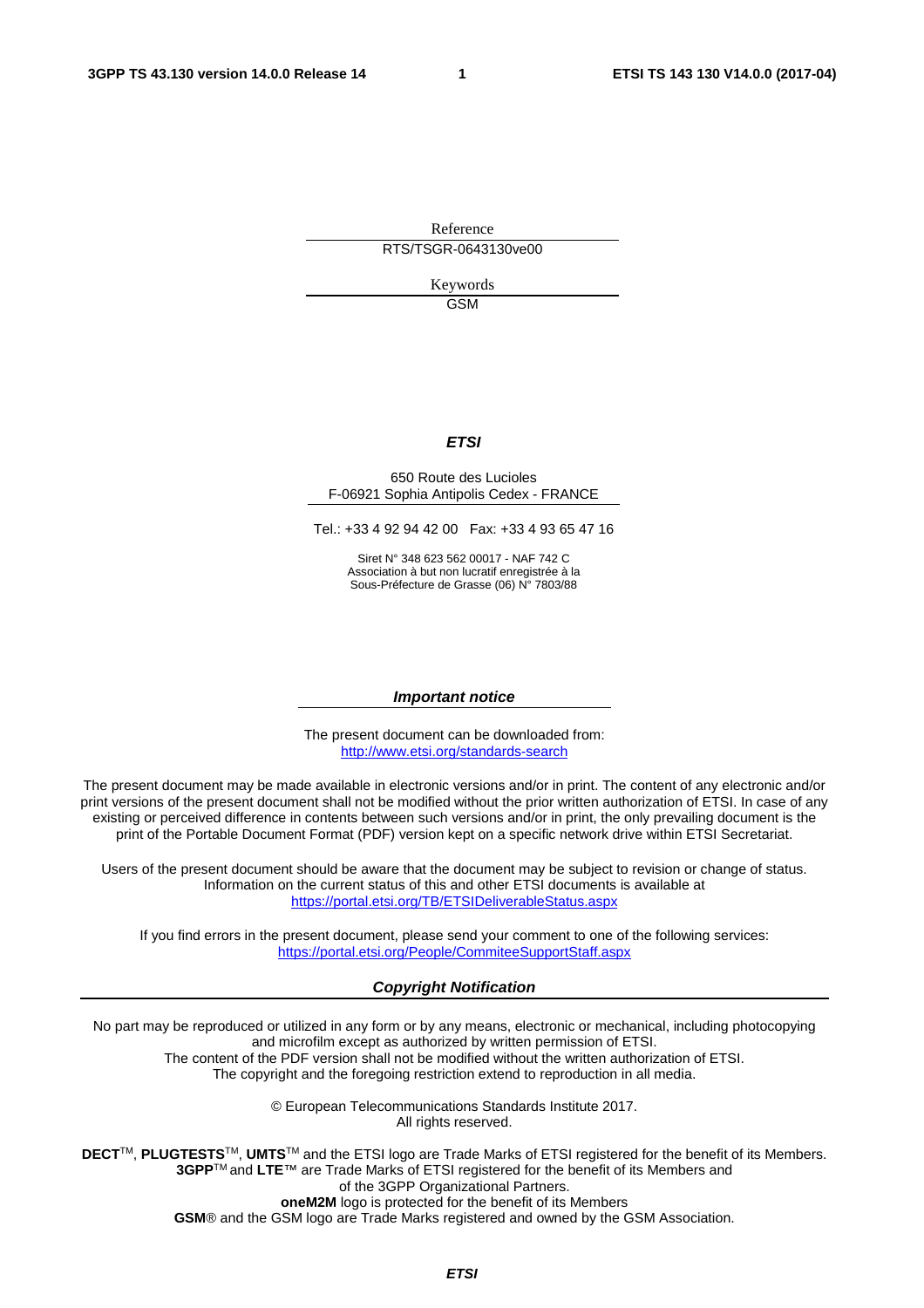# Intellectual Property Rights

IPRs essential or potentially essential to the present document may have been declared to ETSI. The information pertaining to these essential IPRs, if any, is publicly available for **ETSI members and non-members**, and can be found in ETSI SR 000 314: *"Intellectual Property Rights (IPRs); Essential, or potentially Essential, IPRs notified to ETSI in respect of ETSI standards"*, which is available from the ETSI Secretariat. Latest updates are available on the ETSI Web server ([https://ipr.etsi.org/\)](https://ipr.etsi.org/).

Pursuant to the ETSI IPR Policy, no investigation, including IPR searches, has been carried out by ETSI. No guarantee can be given as to the existence of other IPRs not referenced in ETSI SR 000 314 (or the updates on the ETSI Web server) which are, or may be, or may become, essential to the present document.

# Foreword

This Technical Specification (TS) has been produced by ETSI 3rd Generation Partnership Project (3GPP).

The present document may refer to technical specifications or reports using their 3GPP identities, UMTS identities or GSM identities. These should be interpreted as being references to the corresponding ETSI deliverables.

The cross reference between GSM, UMTS, 3GPP and ETSI identities can be found under [http://webapp.etsi.org/key/queryform.asp.](http://webapp.etsi.org/key/queryform.asp)

# Modal verbs terminology

In the present document "**shall**", "**shall not**", "**should**", "**should not**", "**may**", "**need not**", "**will**", "**will not**", "**can**" and "**cannot**" are to be interpreted as described in clause 3.2 of the [ETSI Drafting Rules](https://portal.etsi.org/Services/editHelp!/Howtostart/ETSIDraftingRules.aspx) (Verbal forms for the expression of provisions).

"**must**" and "**must not**" are **NOT** allowed in ETSI deliverables except when used in direct citation.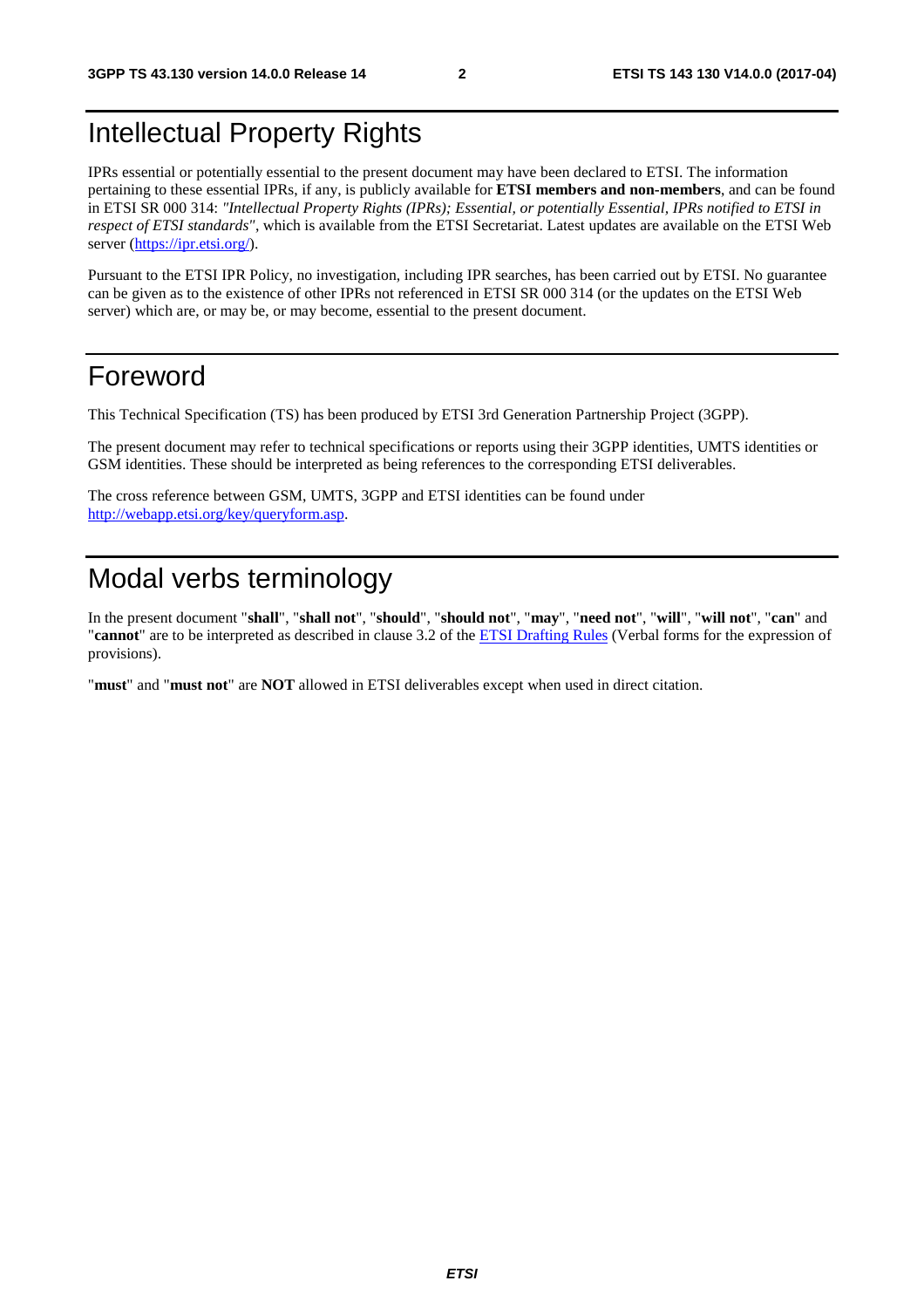$\mathbf{3}$ 

# Contents

| 1                                                                                                                                                                                  |  |  |  |  |  |
|------------------------------------------------------------------------------------------------------------------------------------------------------------------------------------|--|--|--|--|--|
| 2                                                                                                                                                                                  |  |  |  |  |  |
| 3<br>3.1<br>3.2<br>3.3                                                                                                                                                             |  |  |  |  |  |
| 4<br>4.1<br>4.2<br>4.3                                                                                                                                                             |  |  |  |  |  |
| 5<br>5.1<br>5.1.1<br>5.1.2<br>5.1.3<br>5.2                                                                                                                                         |  |  |  |  |  |
| 6<br>6.1<br>6.2<br>6.3<br>6.4                                                                                                                                                      |  |  |  |  |  |
| 7<br>7.1<br>7.2<br>7.2.1<br>7.2.2<br>7.2.3<br>7.2.4<br>7.2.5<br>7.2.6<br>7.2.6.1<br>7.2.6.2<br>7.2.6.3<br>7.2.6.3.1<br>7.2.6.3.2<br>7.3<br>7.4<br>7.4.1<br>7.4.2<br>7.4.3<br>7.4.4 |  |  |  |  |  |
| <b>Annex A (Informative):</b>                                                                                                                                                      |  |  |  |  |  |
|                                                                                                                                                                                    |  |  |  |  |  |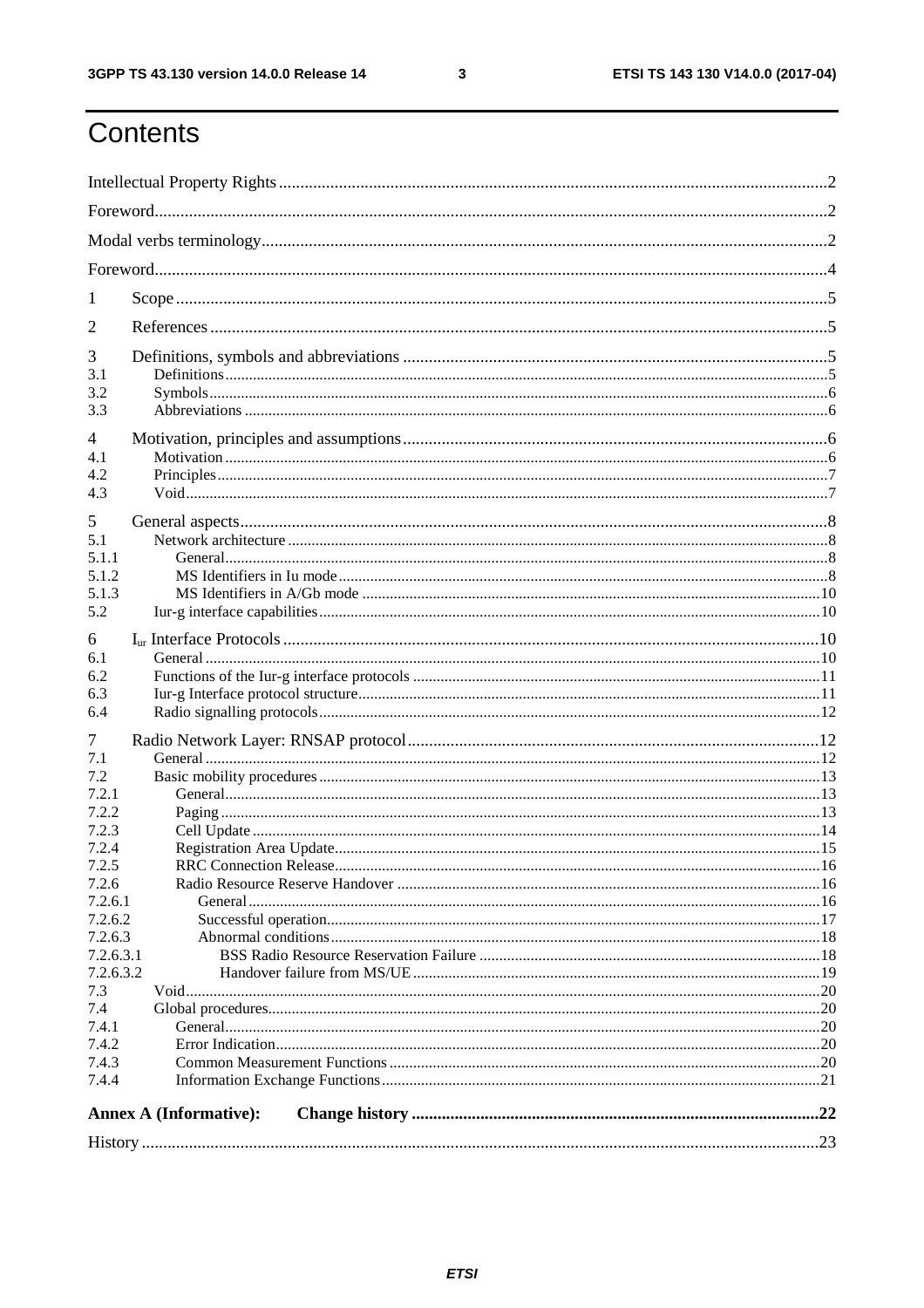# Foreword

This Technical Specification has been produced by the 3rd Generation Partnership Project (3GPP).

The contents of the present document are subject to continuing work within the TSG and may change following formal TSG approval. Should the TSG modify the contents of the present document, it will be re-released by the TSG with an identifying change of release date and an increase in version number as follows:

Version x.y.z

where:

- x the first digit:
	- 1 presented to TSG for information;
	- 2 presented to TSG for approval;
	- 3 or greater indicates TSG approved document under change control.
- y the second digit is incremented for all changes of substance, i.e. technical enhancements, corrections, updates, etc.
- z the third digit is incremented when editorial only changes have been incorporated in the document.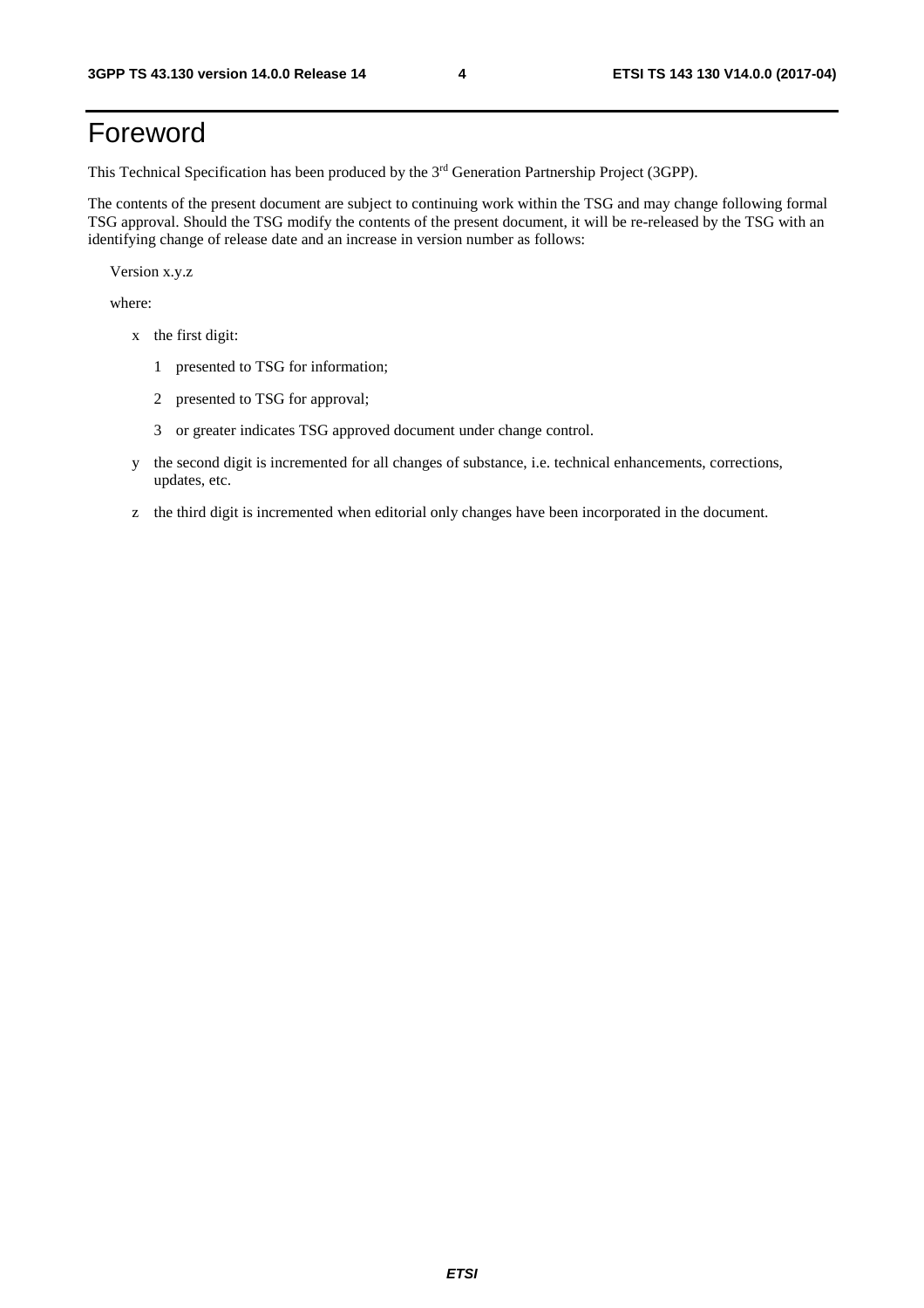# 1 Scope

The present document provides an overview of the Iur-g interface. It describes the motivation, principles and functionality of this interface. It does not contain the detailed description, which it is included in the stage 3 Technical Specifications.

# 2 References

The following documents contain provisions which, through reference in this text, constitute provisions of the present document.

- References are either specific (identified by date of publication, edition number, version number, etc.) or non-specific.
- For a specific reference, subsequent revisions do not apply.
- For a non-specific reference, the latest version applies. In the case of a reference to a 3GPP document (including a GSM document), a non-specific reference implicitly refers to the latest version of that document *in the same Release as the present document*.
- [1] 3GPP TR 21.905, "3rd Generation Partnership Project; Technical Specification Group Services and System Aspects; Vocabulary for 3GPP Specifications"
- [2] 3GPP TS 23.236, "3rd Generation Partnership Project; Technical Specification Group Services and System Aspects; Intra-domain connection of Radio Access Network (RAN) nodes to multiple Core Network (CN) nodes"
- [3] 3GPP TS 25.331, "3rd Generation Partnership Project; Technical Specification Group Radio Access Network; RRC Protocol Specification"
- [4] 3GPP TS 25.420, "3rd Generation Partnership Project; Technical Specification Group Radio Access Network; UTRAN Iur Interface General Aspects and Principles"
- [5] 3GPP TS 25.423, "3rd Generation Partnership Project; Technical Specification Group Radio Access Network; UTRAN Iur Interface RNSAP Signalling"
- [6] 3GPP TS 43.051, "Technical Specification 3rd Generation Partnership Project; Technical Specification Group GSM/EDGE Radio Access Network; Overall description - Stage 2; (Release 5)"
- [7] 3GPP TS 44.118, "3rd Generation Partnership Project; Technical Specification Group GSM EDGE Radio Access Network; Mobile radio interface layer 3 specification, Radio Resource Control Protocol (RRC); *Iu mode*"

# 3 Definitions, symbols and abbreviations

# 3.1 Definitions

For the purposes of the present document, the terms and definitions given in 3GPP TR 21.905 [1] and the following ones apply:

**A/Gb mode:** mode of operation of the MS when connected to the Core Network via GERAN and the A and/or Gb interfaces.

**MS:** Unless stated otherwise, this refers with no distinction to both MS and UE.

**Iu mode:** mode of operation of the MS when connected to the Core Network via GERAN or UTRAN and the Iu interface.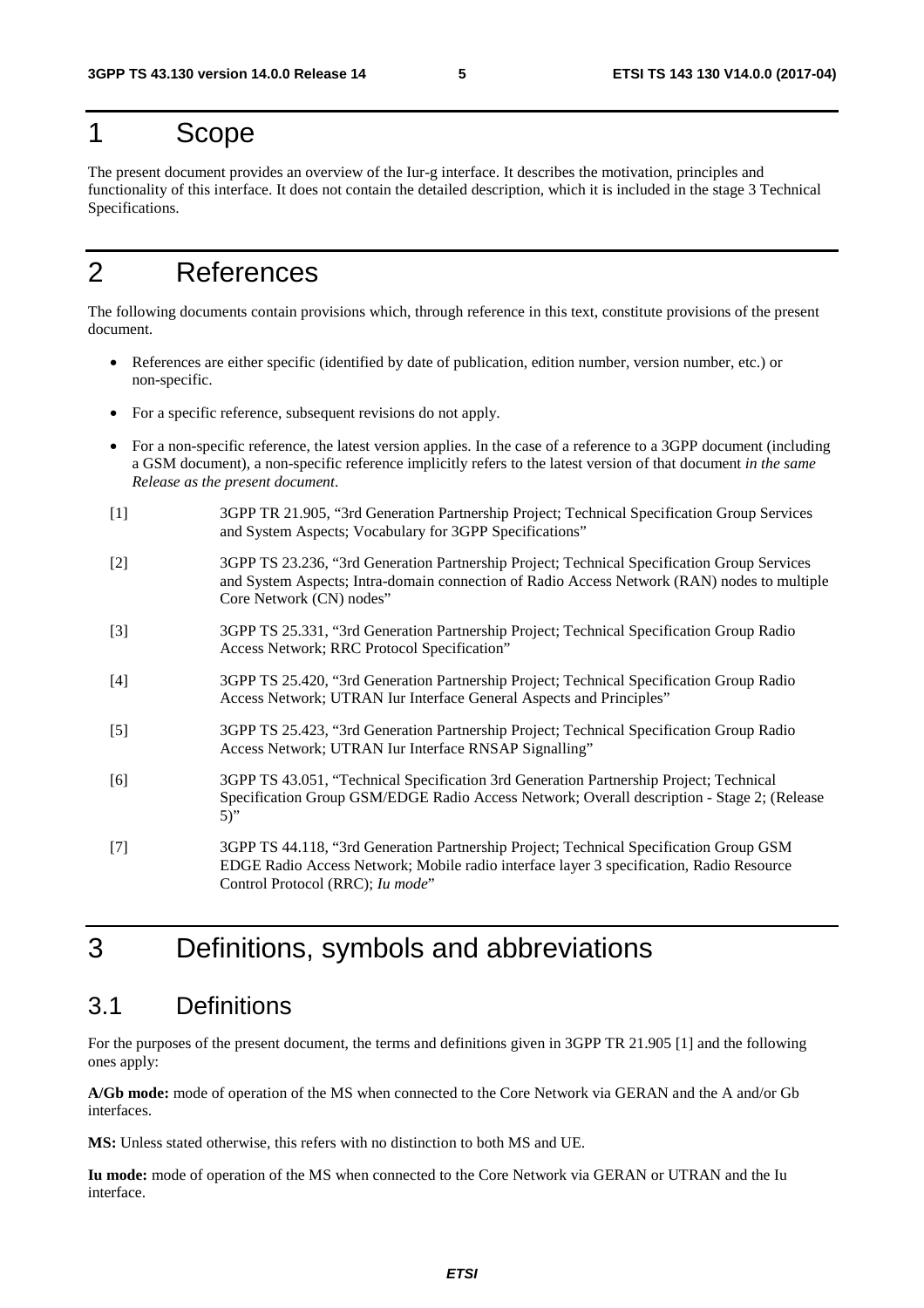**RAN node**: a BSS or a RNC.

# 3.2 Symbols

For the purposes of the present document, the following symbols apply:

| A       | Interface between a BSS and an MSC                     |
|---------|--------------------------------------------------------|
| Gb      | Interface between a BSS and an SGSN                    |
| Iu      | Interface between a BSS/RNC and the CN                 |
| Iur     | Interface between two RNSs                             |
| $Iur-g$ | Interface between two BSSs or between a BSS and an RNS |
| Um      | Interface between a GERAN MS and a BSS                 |
| Uu      | Interface between a UE and the RNS                     |

# 3.3 Abbreviations

For the purposes of the present document, the following abbreviations apply:

| <b>BSC</b>   | <b>Base Station Controller</b>               |
|--------------|----------------------------------------------|
| <b>BSS</b>   | <b>Base Station Sub-system</b>               |
| <b>CBSS</b>  | Controlling Base Station Sub-system          |
| CN           | Core Network                                 |
| <b>CRNC</b>  | <b>Controlling Radio Network Controller</b>  |
| <b>GERAN</b> | <b>GSM/EDGE Radio Access Network</b>         |
| <b>GPRS</b>  | General Packet Radio Service                 |
| <b>GRA</b>   | <b>GERAN Registration Area</b>               |
| $L^A$        | <b>Location Area</b>                         |
| <b>MS</b>    | <b>Mobile Station</b>                        |
| MSC          | Mobile Switching Centre                      |
| <b>NACC</b>  | Network Assisted Cell Change                 |
| <b>NNSF</b>  | <b>NAS Node Selection Function</b>           |
| R A          | Routeing Area                                |
| <b>RAN</b>   | Radio Access Network                         |
| <b>RNC</b>   | Radio Network Controller                     |
| <b>RNS</b>   | Radio Network Sub-system                     |
| <b>RNSAP</b> | Radio Network Subsystem Application Part     |
| <b>RNTI</b>  | Radio Network Temporary Identity             |
| <b>RRA</b>   | <b>RAN Registration Area</b>                 |
| <b>RRM</b>   | Radio Resource Management                    |
| <b>SBSC</b>  | Serving Bsc                                  |
| <b>SBSS</b>  | <b>Serving Bss</b>                           |
| SGSN         | <b>Serving GPRS Support Node</b>             |
| <b>SRNC</b>  | <b>Serving RNC</b>                           |
| <b>TBSS</b>  | <b>Target BSS</b>                            |
| <b>UE</b>    | User Equipment                               |
| <b>UMTS</b>  | Universal Mobile Telephony System            |
| <b>URA</b>   | <b>UTRAN Registration Area</b>               |
| <b>UTRAN</b> | <b>UMTS Terrestrial Radio Access Network</b> |

# 4 Motivation, principles and assumptions

### 4.1 Motivation

As part of the work to connect GERAN via the Iu interface to the CN, the GRA and RNTI concepts have also been adopted for the GERAN. With these concepts, an inactive mobile in the RRC-GRA\_PCH state (see 3GPP TS 44.118 [7]) will perform signalling to the network whenever it changes the GRA. Since GRAs need not be constrained by BSC coverage areas, it is possible that the MS reselects a cell on a different BSC but on the same GRA.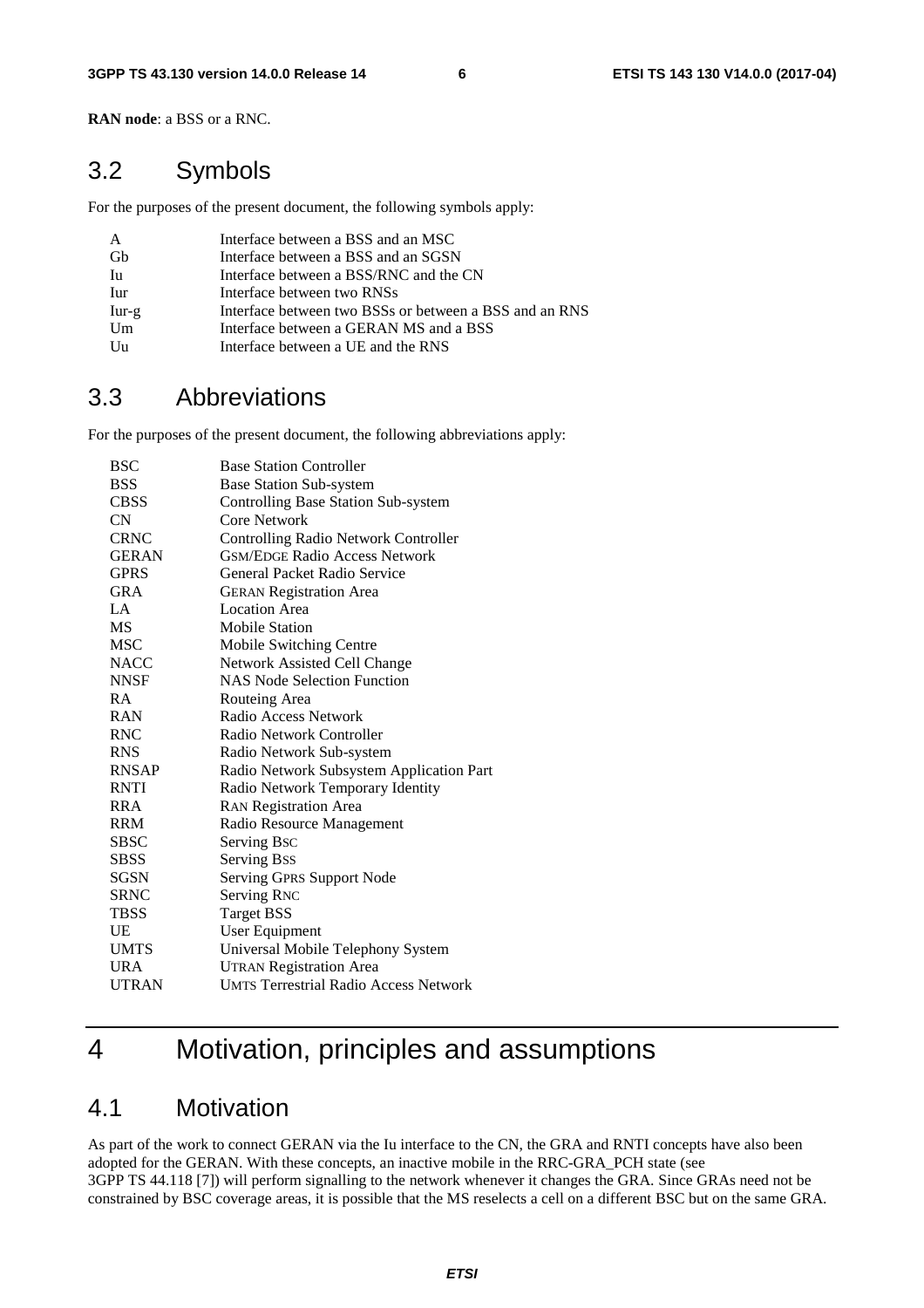In order maintain the ability to page the mobile in the GRA with the correct RNTI, as well as to enable a path for a GRA update procedure with the serving BSC, it is necessary to have an Iur-g interface between the BSSs.

The same principle applies for dual-RAN capable mobiles. The architecture specifications permit network operators to design networks that alleviate the potential problem caused by dual mode mobiles frequently toggling between UTRAN and GERAN coverage areas (e.g. in indoor coverage situations): for instance, common LAIs and RAIs for GERAN and UTRAN cells in the same geographical area. Defining GERAN and UTRAN cells in common LAs and RAs permits an inactive mobile to change from GERAN to UTRAN coverage or, vice versa, without any signalling to the network. Prior to Release 5, this is possible because GSM/GPRS is does not use the connection oriented Iu interface. From Release 5 on, an *inactive* MS would signal to the network when a cell change involving change of RAN takes place. To prevent this, operators may configure GRA IDs and URA IDs to indicate the same registration area. To enable paging across these registration areas, as well as to enable the possibility to perform GRA/URA update procedures with the serving BSC/RNC, it is necessary to have an Iur-g interface between the BSS and the RNC.

The definition of GRAs/URAs has the following benefits:

- It increases the MT call success rate: by reducing the frequency of updates, it reduces the time during which the MS is believed by the RAN to be in the old registration area, when paging requests would fail.
- It reduces the amount of signalling on the radio interface, since the mobile does not need to indicate cell changes when moving within a GRA/URA.
- For the same reason, it reduces the amount of signalling in the network, thus decreasing the number of updates and of SRNC/SBSC relocation procedures.

The Iur-g may bring other benefits:

Support for the SRNC/SBSC relocation procedure: the current SRNS relocation procedure defined for UTRAN using the Iur interface could be reused, improving the performance of the procedure. The Cell Update and Relocation Commit messages could be transferred over this interface.

### 4.2 Principles

The Iur-g interface shall be designed based on the following principles:

- The Iur-g interface shall be open.
- From a logical standpoint, this interface is a point to point interface between one BSS and one BSS or RNC within a PLMN. From a physical point of view, the interface could share Iu or other transmission resources.
- The Iur-g interface is optional. The presence of the Iur-g shall be transparent to the MS: the 3GPP specifications shall ensure that all mobiles function correctly irrespective of the presence or absence of the Iur-g interface.
- This interface shall support the exchange of signalling information between a BSS and a BSC/RNC. The Iur-g interface shall not carry user information.
- A GRA contains one or more GERAN cells and zero or more UTRAN cells. A URA contains one or more UTRAN cells and zero or more GERAN cells.
- NOTE: The term RAN Registration Area (RRA) is used in this document to refer to a registration area irrespective of whether it contains GERAN cells, UTRAN cells or both types of cells. The terms GRA and URA will be used in GERAN and UTRAN specifications, respectively, where GRAs may contain UTRAN cells and URAs may contain GERAN cells.
- In *Iu mode*, the BSC has been allocated an identifier (BSC-Id) from the same pool of numbers as the RNC-Id.

### 4.3 Void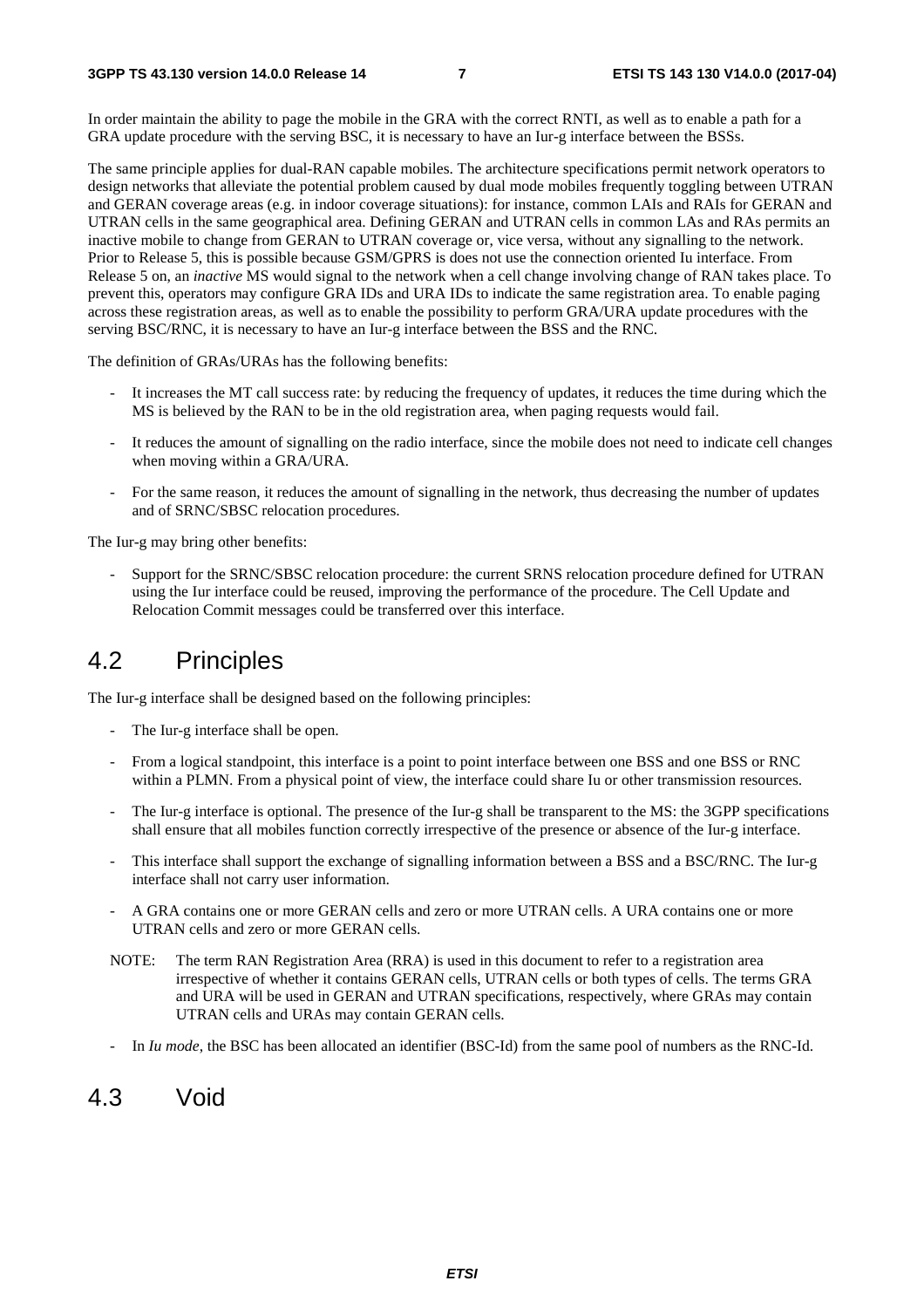# 5 General aspects

## 5.1 Network architecture

#### 5.1.1 General

The Iur-g interface is the logical interface between two BSSs in *Iu mode* or between an RNS and a BSS in *Iu mode* or between a BSS in *A/Gb mode* and a UTRA-NTDD RNS. The different Iur-g interface combinations are depicted in Figure 1 and Figure 1a.



**Figure 1: Reference architecture for the Iur-g interface (BSS in Iu mode).** 



**Figure 1a: Reference architecture for the Iur-g interface (BSS in** *A/Gb* **mode)** 

### 5.1.2 MS Identifiers in Iu mode

The Radio Network Temporary Identities (RNTI) are used as MS/UE identifiers within the GERAN/UTRAN and in signalling messages between MS/UE and GERAN. Four types of RNTI exist:

- 1) Serving BSS/RNC RNTI (S-RNTI);
- 2) Drift BSS/RNC RNTI (D-RNTI);
- 3) Cell RNTI (C-RNTI);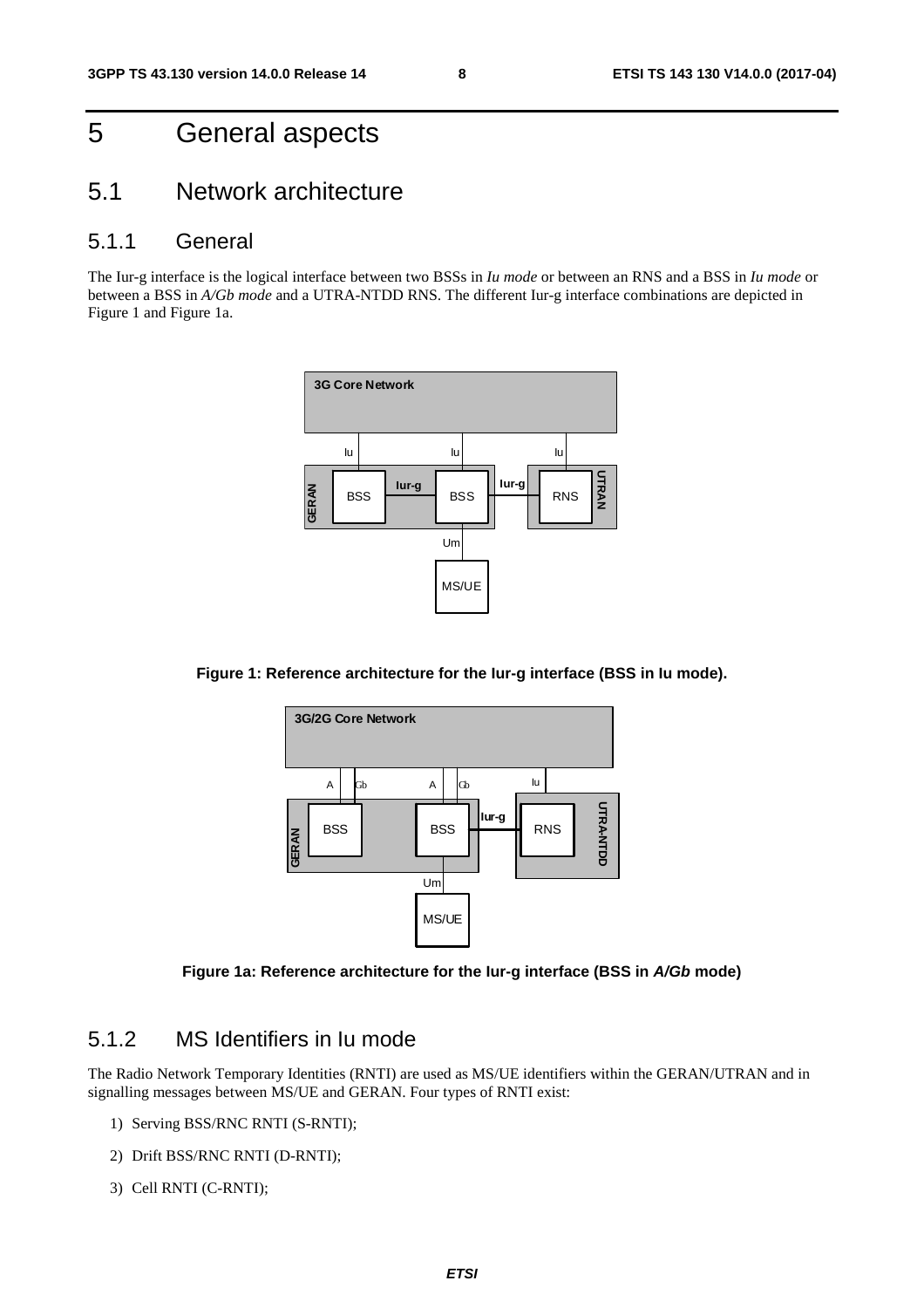4) UTRAN RNTI (U-RNTI) or GERAN RNTI (G-RNTI);

The S-RNTI is used:

- by the MS/UE to identify itself to the Serving BSS/RNC;
- by the SBSS/SRNC to address the MS/UE; and
- by the DBSS/DRNC to identify the MS/UE to serving BSS/RNC.

The S-RNTI is allocated for all MSs/UEs having an RRC connection. It is allocated by the serving BSS/RNC and it is unique within the serving BSS/RNC. The S-RNTI is reallocated always when the serving BSS/RNC for the RRC connection is changed.

The D-RNTI is used by the serving BSS/RNC to identify the MS/UE to the drift BSS/RNC.

NOTE: The D-RNTI is never used on the Um/Uu interface.

The D-RNTI is allocated by the drift BSS/RNC upon drift MS/UE contexts establishment and it shall be unique within the drift BSS/RNC. Serving BSS/RNC shall know the mapping between the S-RNTI and the D-RNTIs allocated in the drift BSS for the same MS/UE. The drift BSS/RNC shall know the S-RNTI and SBSS-ID/RNC-ID related to the existing D-RNTI within the drift BSS/RNC.

The C-RNTI is used this identifier is used only in UTRAN:

- in case of the Iur-g interface between UTRAN and GERAN (specifically the case of a SBSS and DRNC);
- by the UE to identify itself to the controlling RNC; and
- by the controlling RNC to address the UE.

The C-RNTI is allocated by the controlling RNC upon UE accessing a new cell. The C-RNTI shall be unique within the accessed cell. The controlling RNC shall know the D-RNTI associated to the C-RNTI within the same logical RNC (if any).

The G-RNTI/U-RNTI is allocated to an MS/UE having an RRC connection and it identifies the MS/UE within GERAN/UTRAN. The G-RNTI/U-RNTI is composed of:

- SBSS/SRNC identity; and
- S-RNTI.

Each BSS/RNC has a unique identifier within the GERAN/UTRAN part of the PLMN, denoted by BSS/RNC identifier (BSS-ID/RNC-ID). This identifier is used to route GERAN/UTRAN interface messages to the correct BSS/RNC. The BSS-ID/RNC-ID of the serving BSS/RNC together with the S-RNTI is a unique identifier of the MS/UE in the GERAN/UTRAN part of the PLMN.

From this architecture, there are three possible scenarios for a particular MS/UE:

- a) Both the serving and the controlling RAN nodes are BSCs.
- b) The serving RAN node is a BSC and the controlling RAN node is an RNC.
- c) The serving RAN node is an RNC and the controlling RAN node is a BSC.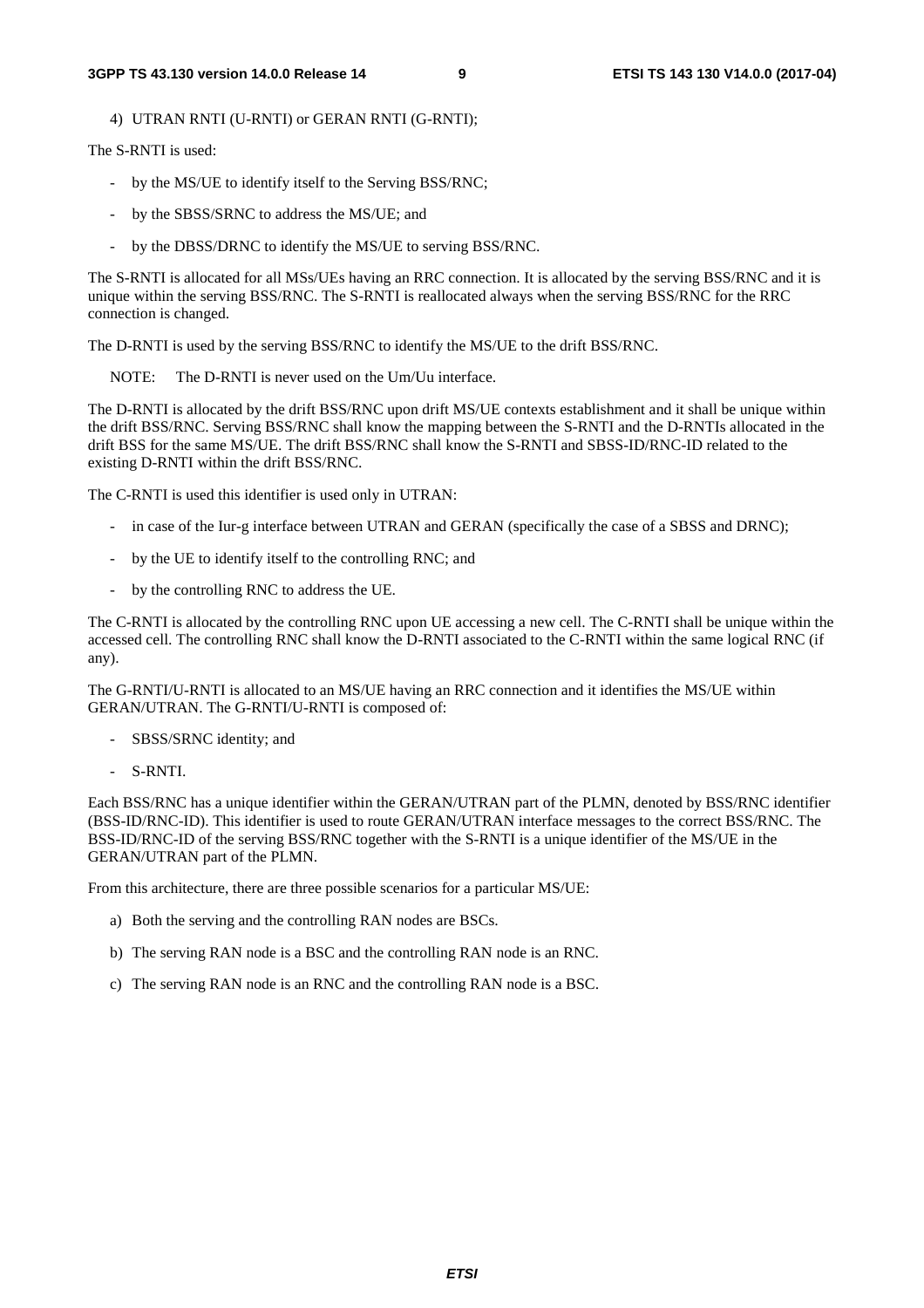#### **3GPP TS 43.130 version 14.0.0 Release 14 10 ETSI TS 143 130 V14.0.0 (2017-04)**

These scenarios are shown in Figure 2.



**Figure 2: Scenarios using the Iur-g interface (BSS in** *Iu mode***)** 

#### 5.1.3 MS Identifiers in A/Gb mode

The Radio Network Temporary Identity (RNTI) is used as a MS/UE identifier within the GERAN/UTRAN. One type of RNTI exists:

#### - Drift RNTI (D-RNTI)

The D-RNTI is allocated by the TBSS and is used to identify the MS/UE during a handover via the Iur-g interface.

There is one possible scenario in which the D- RNTI is used:

a) The serving RAN node is a UTRA-NTDD RNC and the target RAN node is a BSS



**Figure 2a: Scenario using the Iur-g interface (BSS in** *A/Gb mode***)** 

# 5.2 Iur-g interface capabilities

The Iur-g interface provides capability to support radio interface mobility between BSSs or between a BSS and an RNS of UEs having a connection with the GERAN or the UTRAN. This capability includes the support of paging, cell update, registration area update and handover between BSSs or between a BSS and an RNS. Further, Iur-g interface provides capability to support information exchange between two BSSs or between a BSS and RNS.

# 6 Iur Interface Protocols

### 6.1 General

There shall exist a clear separation between the Radio Network Layer and the Transport Layer. Therefore, the radio network signalling is separated from the data transport resource and traffic handling as shown in Figure 3. This separation is also present in the Iur interface (see 3GPP TS 25.420 [4]).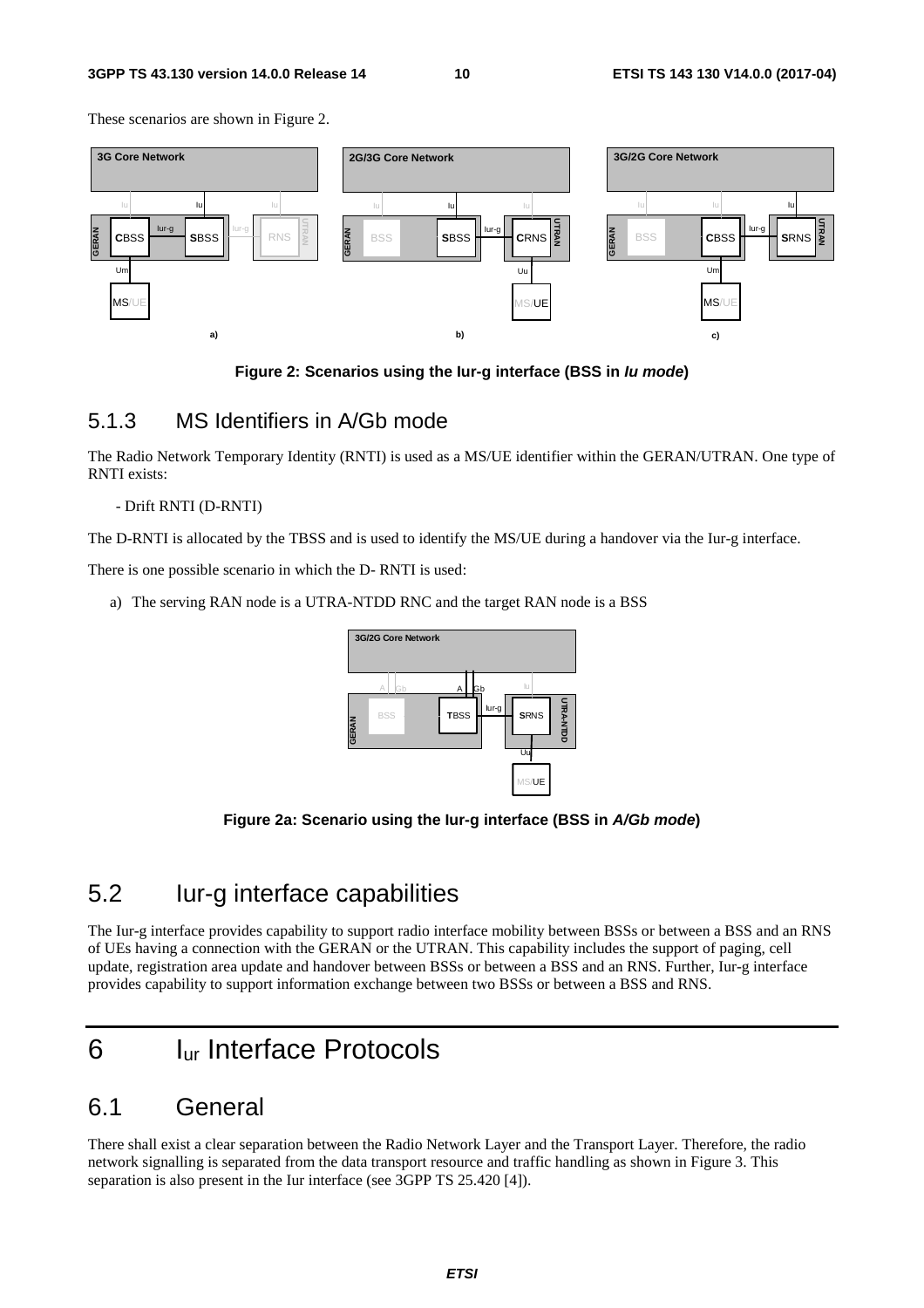Since the Iur-g does not carry user data information, neither data transport resources nor Transport Signalling are present on this interface. These elements, present in the Iur interface but not in the Iur-g, are shown in dotted lines in Figure 3.



#### **Figure 3: Separation of Radio Network Protocols and transport over Iur-g.**

The following Table lists all stage 3 specifications that are used for Iur-g interface:

|  |  |  |  | Table 1: Stage 3 lur-g interface specifications |
|--|--|--|--|-------------------------------------------------|
|--|--|--|--|-------------------------------------------------|

| Spec. No  | Spec. Name                                          |
|-----------|-----------------------------------------------------|
| TS 25.401 | <b>UTRAN Overall Description</b>                    |
| TS 25.420 | UTRAN Iur Interface: General Aspects and Principles |
| TS 25.421 | UTRAN lur interface Layer 1                         |
| TS 25.422 | UTRAN Iur Interface Signalling Transport            |
| TS 25.423 | UTRAN lur Interface RNSAP Signalling                |

### 6.2 Functions of the Iur-g interface protocols

The list of functions on the Iur-g interface is the following:

- **Paging**. This function allows the SBSS/SRNC to page a MS/UE in a GRA/URA or a cell in the DBSS/DRNS;
- **Relocation Execution**. This function allows the SBSS/SRNC to finalise a Relocation previously prepared via other interfaces;
- **Reporting of General Error Situations**. This function allows reporting of general error situations, for which function specific error messages have not been defined.
- **Measurements on Common Resources**. This function allows an BSS/RNC to request from another BSS/RNC to initiate measurements on Common Resources. The function also allows the requested BSS/RNC to report the result of the measurements.

**Radio Resource Reserve Handover**. This function allows the SRNC to request allocation of radio resources in the TBSS prior to the HANDOVER REQUEST message is received from the Core Network.

# 6.3 Iur-g Interface protocol structure

The Iur interface protocol architecture consists of two functional layers:

- **Radio Network Layer**: it defines the procedures related to the interaction of two BSSs or between a BSS and an RNC within a PLMN. The radio network layer consists of a Radio Network Control Plane and a Radio Network User Plane. The functionality of the Radio Network User Plane of the Iur-g interface is null.
- **Transport Layer:** it consists of two planes: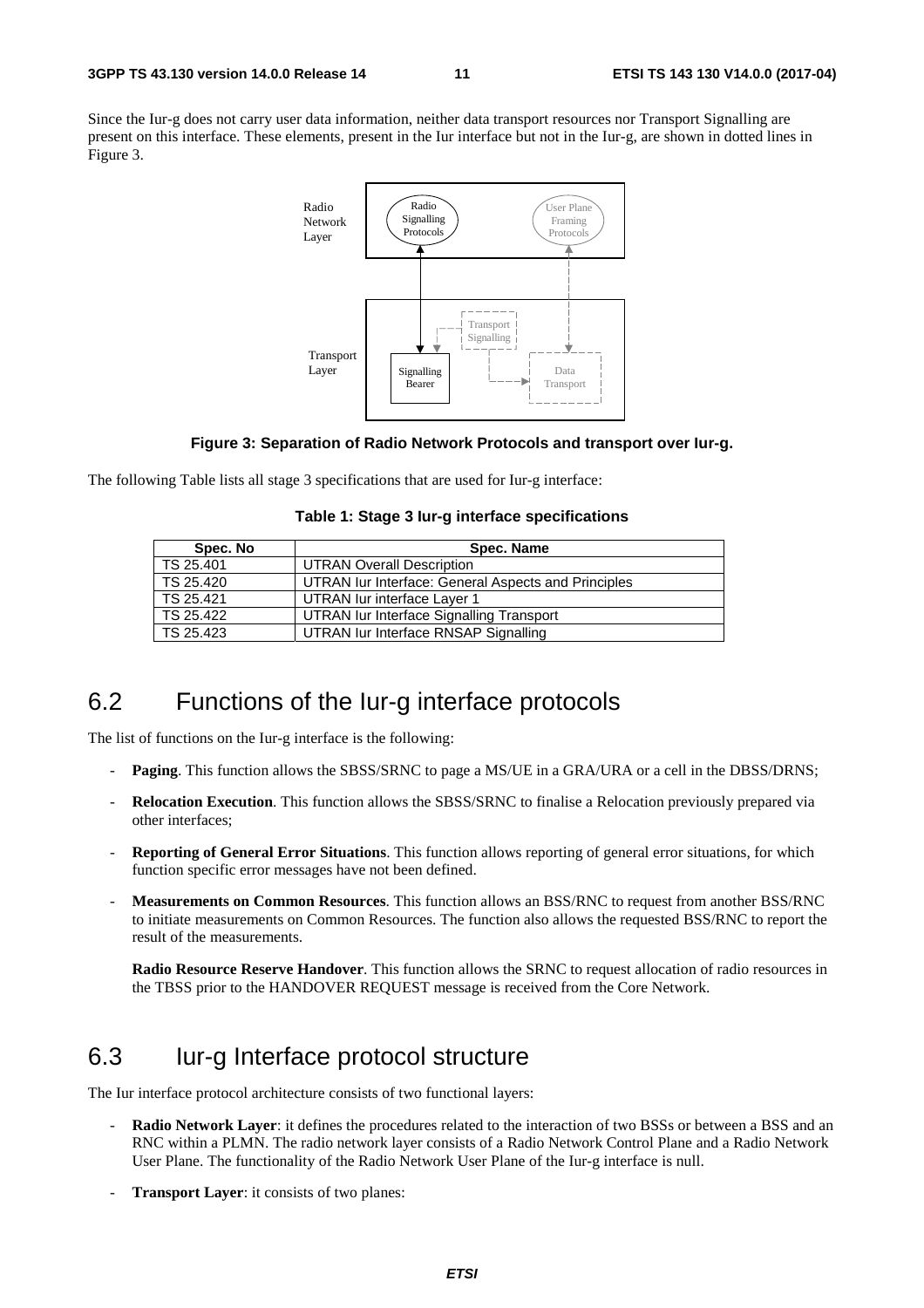- a) **Transport Network Control Plane**: it defines procedures for establishing physical connections between two BSSs or between a BSS and an RNC within a PLMN. The functionality of the Transport Network Control Plane of the Iur-g interface is null.
- b) **Transport Network User Plane**: it provides means for the transport of the Radio Network Layer information.



**Figure 4: Iur-g interface protocol structure.** 

# 6.4 Radio signalling protocols

The protocol responsible for providing signalling information across the Iur-g interface is a sub-set of the Radio Network Subsystem Application Part (RNSAP) (see 3GPP TS 25.423 [5]). This subset of RNSAP is terminated by two BSSs or by the BSS and RNC inter-connected via the Iur-g interface.

The subset of RNSAP procedures applicable to the Iur-g interface are divided into two modules as follows:

- 1. **RNSAP Basic Mobility Procedures**: these procedures are used to handle the mobility within GERAN or between GERAN and UTRAN.
- 2. **RNSAP Global Procedures**: these procedures are not related to a specific MS. The procedures in this module are in contrast to the above module involving two peer CBSSs or a CBSS and a CRNC.

# 7 Radio Network Layer: RNSAP protocol

# 7.1 General

The following sub-clauses describe the applicability of the procedures that are supported on the Iur-g interface. The actual Iur-g interface procedures are further described in 3GPP TS 25.423 [5]. These sub-clauses show those procedures integrated with procedures on other interfaces and/or events in other network entities than the BSS or the RNC.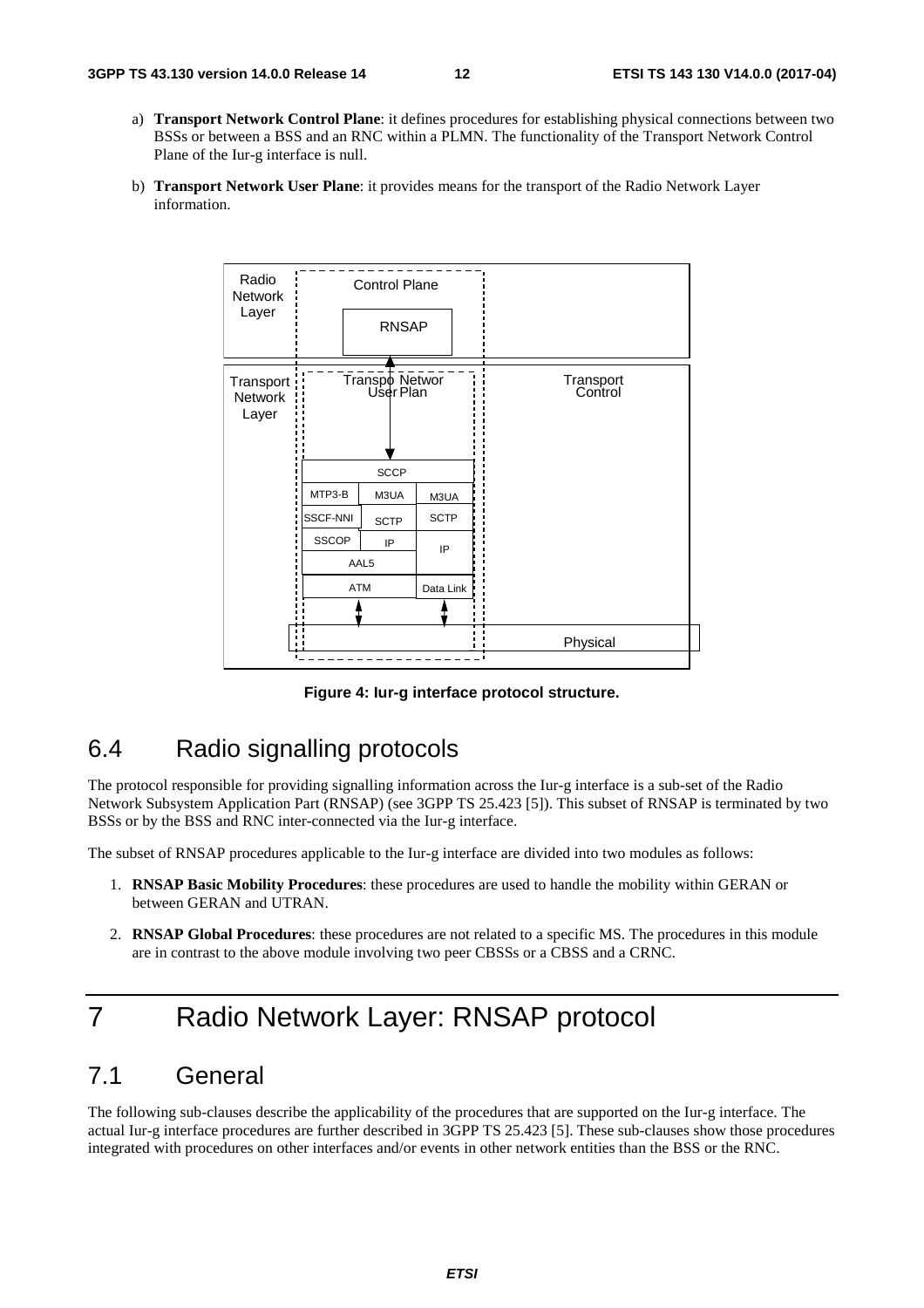# 7.2 Basic mobility procedures

### 7.2.1 General

The Iur-g interface has no Radio Network User Plane functionality.

In Iu mode, SBSS/SRNS relocation is performed during every Cell Update procedure. Therefore, the only state when the MS is simultaneously known by two BSSs or one BSS and one RNC is in GERAN RRC-GRA\_PCH state and UTRAN URA\_PCH state.

In the GERAN RRC-GRA PCH and UTRAN URA PCH states, the following procedures related to the mobility of the MS are supported over the Iur-g interface:

- Paging;
- Cell Update;
- Registration Area Update; and
- RRC Connection Release.

In *A/Gb mode*, the following procedure related to the mobility of the MS is supported over the Iur-g interface:

Radio Resource Reserve Handover.

The following sub-clauses describe how these procedures are performed over the Iur-g interface.

Elementary procedures over the Iur-g interface that support above mentioned mobility procedures are specified in 3GPP TS 25.423 [5] and are listed in the table below categorized by *Iu mode* and *A/Gb mode* respectively:

| <b>Elementary Procedure</b>                           | <b>Initiating Message</b>                                    | <b>Allowed Operating</b><br><b>Mode for BSS</b> |
|-------------------------------------------------------|--------------------------------------------------------------|-------------------------------------------------|
| <b>Uplink Signalling Transfer</b>                     | <b>GERAN UPLINK SIGNALLING TRANSFER</b><br><b>INDICATION</b> | lu mode only                                    |
| Downlink Signalling Transfer                          | DOWNLINK SIGNALLING TRANSFER REQUEST                         | lu mode only                                    |
| <b>Relocation Commit</b>                              | <b>RELOCATION COMMIT</b>                                     | Both Ju mode and A/Gb<br>mode                   |
| Paging                                                | <b>PAGING REQUEST</b>                                        | lu mode only                                    |
| <b>Enhanced Relocation</b><br><b>Resource Reserve</b> | ENHANCED RELOCATION RESOURCE<br><b>REQUEST</b>               | A/Gb mode only                                  |
| <b>Enhanced Relocation</b><br><b>Resource Release</b> | ENHANCED RELOCATION RESOURCE<br><b>RELEASE COMMAND</b>       | A/Gb mode only                                  |

#### **Table 2: Iur-g basic mobility procedures**

### 7.2.2 Paging

The MS/UE in the RRC-GRA\_PCH and URA-PCH states may receive a CN initiated paging message. The Paging Request message received by the serving node (BSS or RNC) shall trigger paging over the registration area. In case registration area consists of cells belonging to different BSS/RNC, then the RNSAP Paging procedure over the Iur-g interface is used.. This procedure is used by the SBSS/SRNC to indicate to a CBSS/CRNC that an MS shall be paged in a cell or GRA/URA that is under the control of the CBSS/CRNC.

To illustrate further the usage of this procedure the following figure describes a scenario when the MS/UE has a context active towards PS domain and paging request is issued by the CS domain.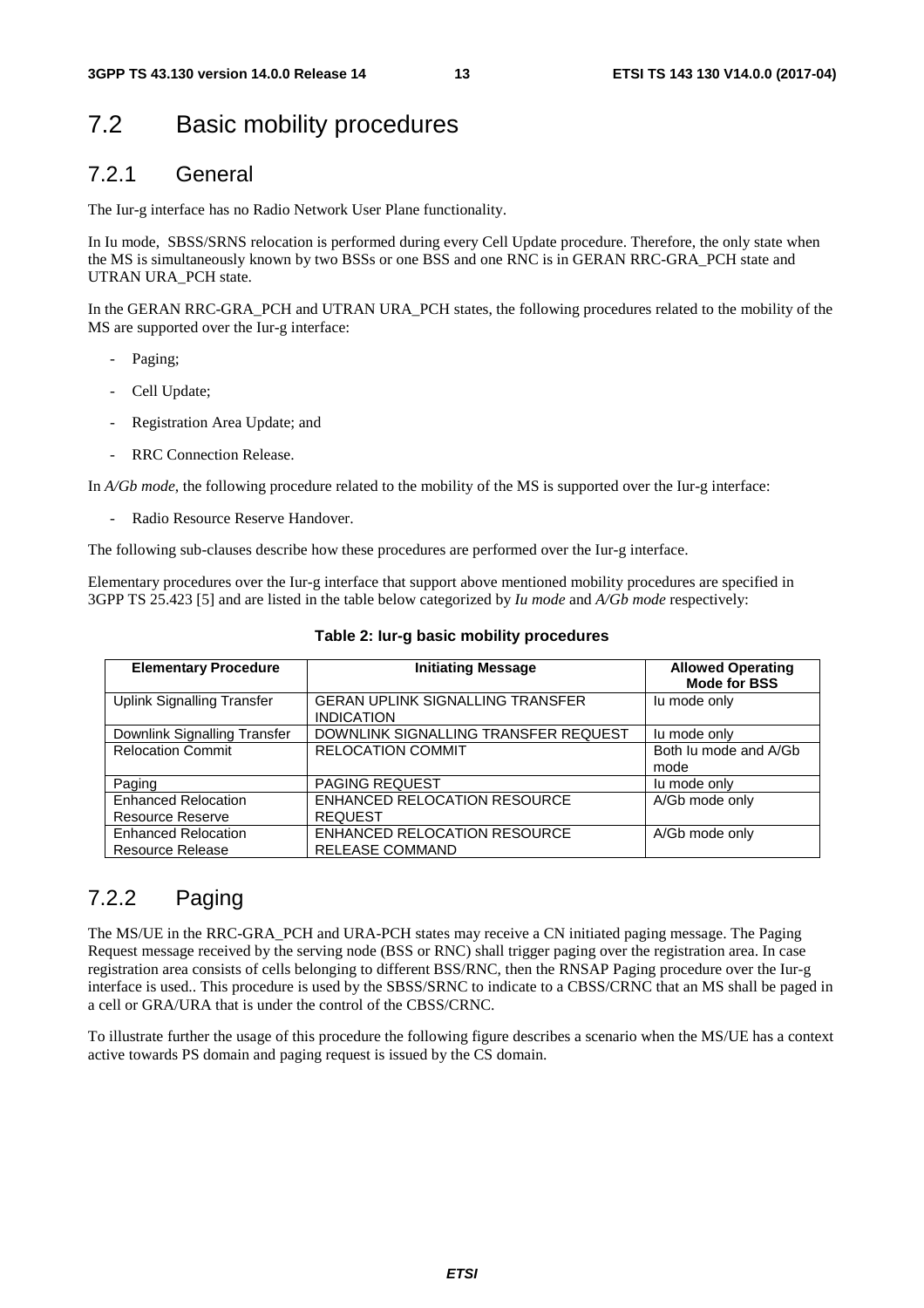

**Figure 5: Example of Paging over Iur-g** 

# 7.2.3 Cell Update

In the RRC-GRA\_PCH or URA\_PCH states the MS/UE may initiate the Cell Update procedure for reasons of uplink activity, whether that is an answer to a page, periodic cell update or uplink data transfer. As explained in sub-clause 4.3, a Cell Update procedure shall always trigger the SRNC/SBSS relocation. The following figure describes the signalling flow for Cell Update procedure.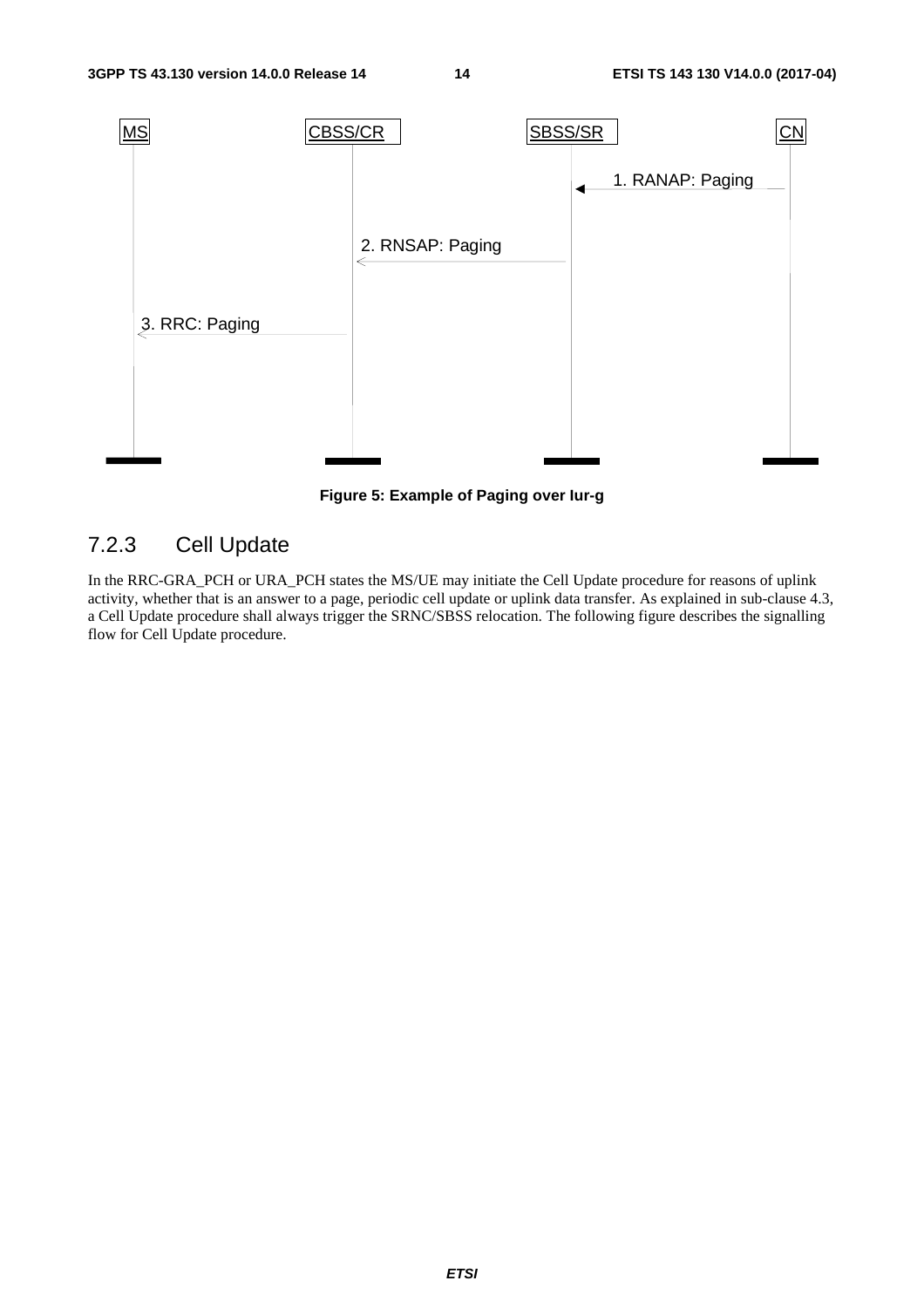

**Figure 6: Cell Update with Relocation (Simplified)** 

- 1. MS/UE in RRC-GRA\_PCH and URA\_PCH states triggers the Cell Update procedure by sending RRC CELL UPDATE message to the DBSS/DRNC.
	- DBSS/DRNC will use RNSAP Uplink Signalling Transfer procedure to forward the Cell Update message to the SBSS/SRNC. The message that is used for this is GERAN Uplink Signalling Transfer Indication. The procedure and the contents of the message are described in 3GPP TS 25.423 [5]. There are two messages already defined one for FDD and one for TDD. In case of the Iur-g interface, RNSAP GERAN UPLINK SIGNALLING TRANSFER INDICATION message (GERAN message) is used.
- 2. Upon reception of CELL UPDATE message, the SBSS/SRNC shall trigger the SBB/SRNC relocation. Steps 4, 5, and 6 are not relevant for this discussion so they are omitted.
- 7. The Relocation Commit procedure is used by the source BSS/RNC to execute the relocation. This procedure is described in 3GPP TS 25.423 [5]. The procedure is triggered by the RELOCATION COMMIT message.
- 9. Assuming a successful relocation the former DBSS/DRNC, the SBSS/SRNC shall send the CELL UPDATE CONFIRM message to the UE/MS.

#### 7.2.4 Registration Area Update

The MS/UE shall trigger the GRA/URA Update Procedure when there is a change in registration area, or based on the timers related to the periodic GRA/URA update. The following figure shows an example of a successful GRA/URA Update. This example assumes no SBSS/SRNC relocation.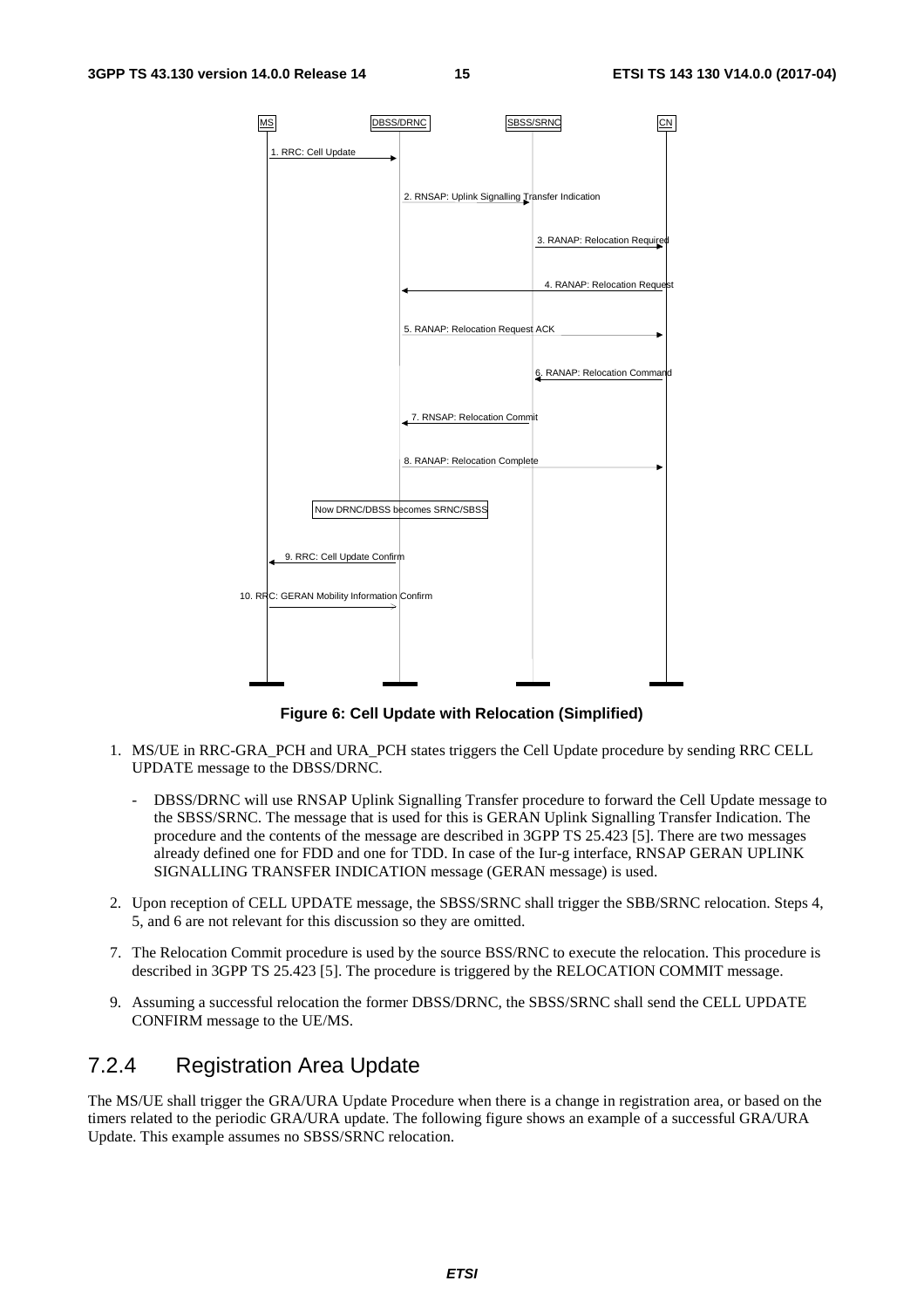

**Figure 7: GRA Update, no relocation (Simplified)** 

- 1. The MS/UE in RRC-GRA or URA\_PCH states triggers the GRA/URA Update procedure by sending RRC GRA/URA UPDATE message to the DBSS/DRNC.
	- The DBSS/DRNC uses RNSAP Uplink Signalling Transfer procedure to forward the GRA/URA UPDATE message to the SBSS/SRNC. The GERAN UPLINK SIGNALLING TRANSFER INDICATION message is used for this. The procedure and the contents of the message are described in 3GPP TS 25.423 [5].
- 2. Upon reception of the GERAN UPLINK SIGNALLING TRANSFER INDICATION message containing the RRC GRA/URA UPDATE message, the SBSS/SRNC shall include the GRA/URA UPDATE CONFIRM message and use the Downlink Signalling Transfer procedure to request the DRNC/DBSS the transfer of the message to the MS/UE. The Downlink Signalling Transfer procedure is specified in 3GPP TS 25.423 [5]and it is triggered by DOWNLINK SIGNALLING TRANSFER REQUEST message. The content of this message is specified in 3GPP TS 25.423 [5]. The content of the message should be the same in case of the Iur-g interface, except for C-Id IE. In case of a DRNC, the C-Id is used, while in case of a DBSS, the CI IE shall be used.
- 3. The DBSS/DRNC shall send the GRA/URA UPDATE CONFIRM message to the UE/MS.

### 7.2.5 RRC Connection Release

The SBSS/SRNC may trigger the RRC Connection Release procedure for an MS/UE in RRC-GRA\_PCH or URA\_PCH states. In order to release the RRC connection, the SBSS/SRNC shall first trigger the paging procedure. The SBSS/SRNC, in response to the Cell Update procedure, may then use the DOWNLINK SIGNALLING TRANSFER INDICATION message to relay the RRC CONNECTION RELEASE message to the MS/UE.

In addition, the SBSS/SRNC, in response to any Cell Update or GRA/URA Update procedures, may decide to trigger the release of RRC Connection. In that case the SBSS/SRNC shall use the DOWNLINK SIGNALLING TRANSFER INDICATION message to relay the RRC CONNECTION RELEASE message to the MS/UE.

#### 7.2.6 Radio Resource Reserve Handover

#### 7.2.6.1 General

This procedure applies to intra and inter-MSC handover in case of CS domain handover/relocation from UTRA-NTDD RNS to GERAN BSS operating in A/Gb mode and it is used on purpose to reduce the handover preparation time when an inter-system CS handover is triggered from an RNS to a BSS.

This procedure allows the SRNS to request allocation of radio resources in the TBSS for an inter-system CS handover prior to the HANDOVER REQUEST message is received from the Core Network, allowing the SRNS to start the handover command process towards the MS/UE before the reception of the RELOCATION COMMAND message from the Core Network.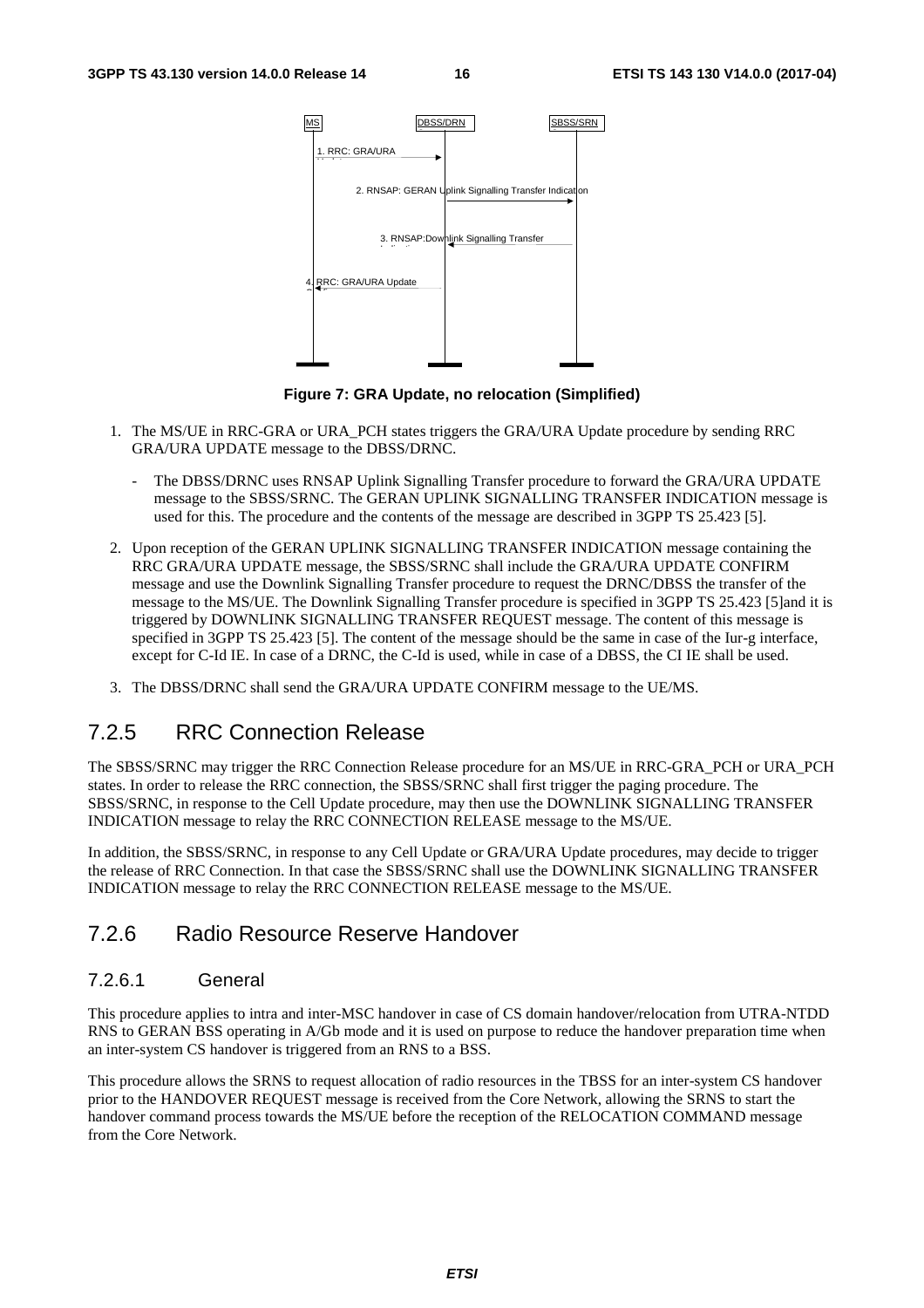#### 7.2.6.2 Successful operation



#### **Figure 8: Iur-g HO with radio resource reservation in the TBSS**

- 1. After receiving the measurement report from the MS/UE and having considered the GSM neighbor cells capacity and load information, the SRNS decides to handover the MS/UE to a neighbor GSM cell.
- 2. An Iur-g connection is established by the SRNS towards the BSS serving the targeted neighbour GSM cell. The SRNS sends the ENHANCED RELOCATION RESOURCE REQUEST message to the TBSS in order to reserve radio resources for the MS/UE.
- 3. At reception of the ENHANCED RELOCATION RESOURCE REQUEST message the TBSS allocates a D-RNTI (Drift-Radio Network Temporary Identity) for the MS/UE and reserves the radio resources according to the Speech Version parameter (the MS/UE preferences for GSM). The TBSS builds the *L3 Information Container* IE (containing the (RR) HANDOVER COMMAND message) and sends it together with the *D-RNTI* IE in the ENHANCED RELOCATION RESOURCE RESPONSE message to the SRNS.
- 4. Receiving the ENHANCED RELOCATION RESOURCE RESPONSE message the SRNS sends the (RR) HANDOVER COMMAND message included in the *L3 information container* IE to the MS/UE encapsulated in the HANDOVER FROM UTRAN COMMAND message.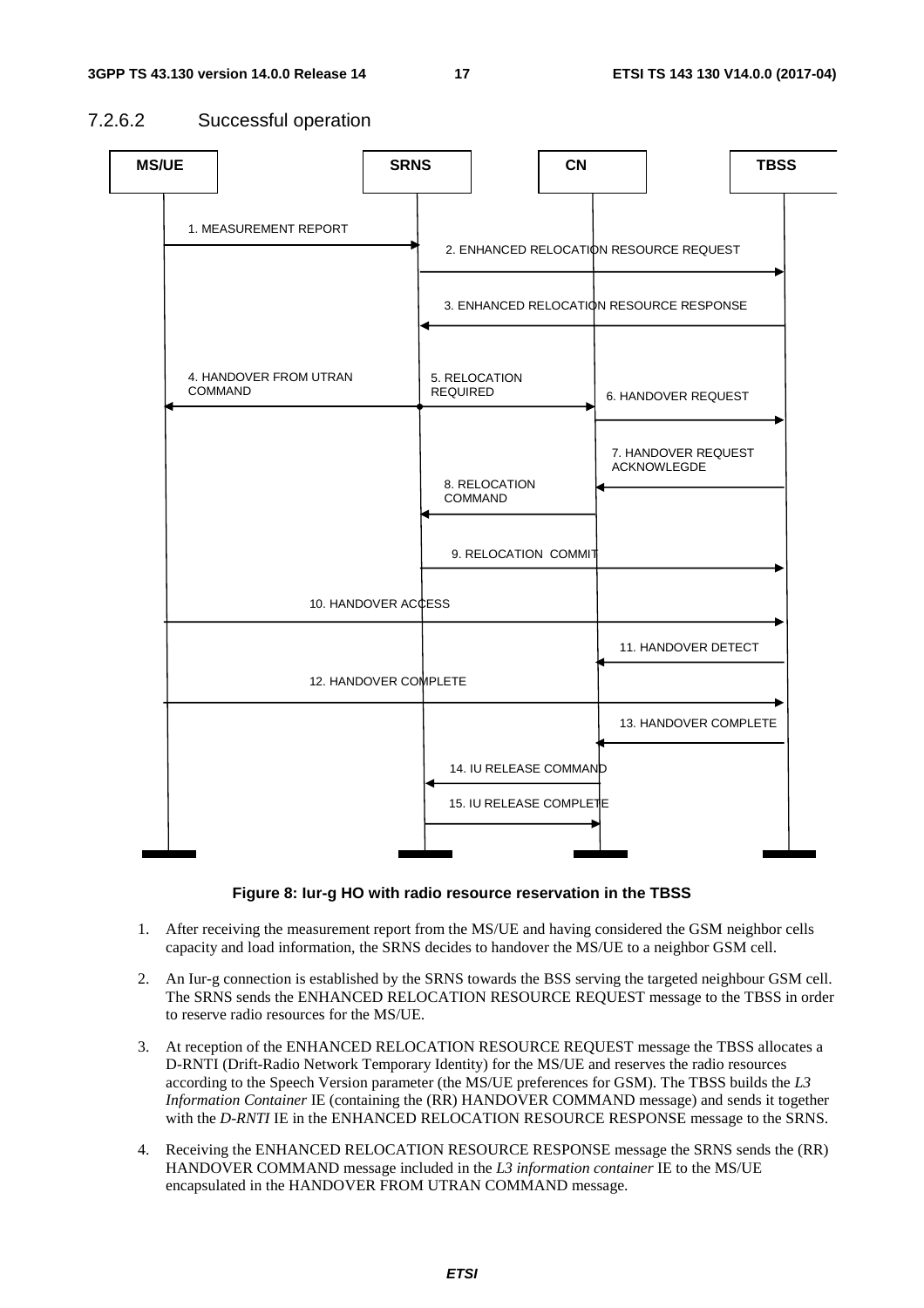- 5. SRNS sends the RELOCATION REQUIRED message to the CN with the D-RNTI encapsulated in the *Old BSS to New BSS* IE.
- 6. The CN sends the HANDOVER REQUEST message to the TBSS with the D-RNTI encapsulated in the *Old BSS to New BSS* IE. The TBSS correlates the received D-RNTI in the HANDOVER REQUEST message with the D-RNTI identifying the previously reserved radio resources.
- 7. The TBSS sends the HANDOVER REQUEST ACKNOWLEDGE message to the CN.
- 8. The CN sends the RELOCATION COMMAND message to the SRNS.
- 9. The SRNS sends the RELOCATION COMMIT message to the TBSS for the concerned MS/UE (and D-RNTI).
- 10. The MS/UE is accessing the target GSM cell by sending the HANDOVER ACCESS message to the TBSS.
- 11. The TBSS sends the HANDOVER DETECT message to the CN since it has already received the RELOCATION COMMIT message from the SRNS. Otherwise if the RELOCATION COMMIT message for concerned MS/UE is not received in the TBSS, then the TBSS shall not send the HANDOVER DETECT message to the CN. In this case the TBSS shall wait for the RELOCATION COMMIT message before sending the HANDOVER DETECT message to the CN.
- 12. The MS/UE sends the HANDOVER COMPLETE message to the TBSS.
- 13. The TBSS forwards the message to the CN.
- 14. The CN sends the IU RELEASE COMMAND message to the SRNS after receiving the HANDOVER COMPLETE message.
- 15. After releasing the UTRAN resources and the Iur-g connection towards the TBSS, the SRNC sends the IU RELEASE COMPLETE message to the CN.
- 7.2.6.3 Abnormal conditions
- 7.2.6.3.1 BSS Radio Resource Reservation Failure



**Figure 9: BSS Radio Resource Reservation Failure** 

- 1. SRNS sends the ENHANCED RELOCATION RESOURCE REQUEST message to the TBSS in order to reserve radio resources for the MS/UE.
- 2. If the TBSS can not reserve the requested radio resources, then the TBSS returns the ENHANCED RELOCATION RESOURCE FAILURE message to the SRNS with appropriate Cause value included in the message.
- 3. Upon reception of the ENHANCED RELOCATION RESOURCE FAILURE message the SRNS starts releasing the dedicated Iur-g connection towards the TBSS.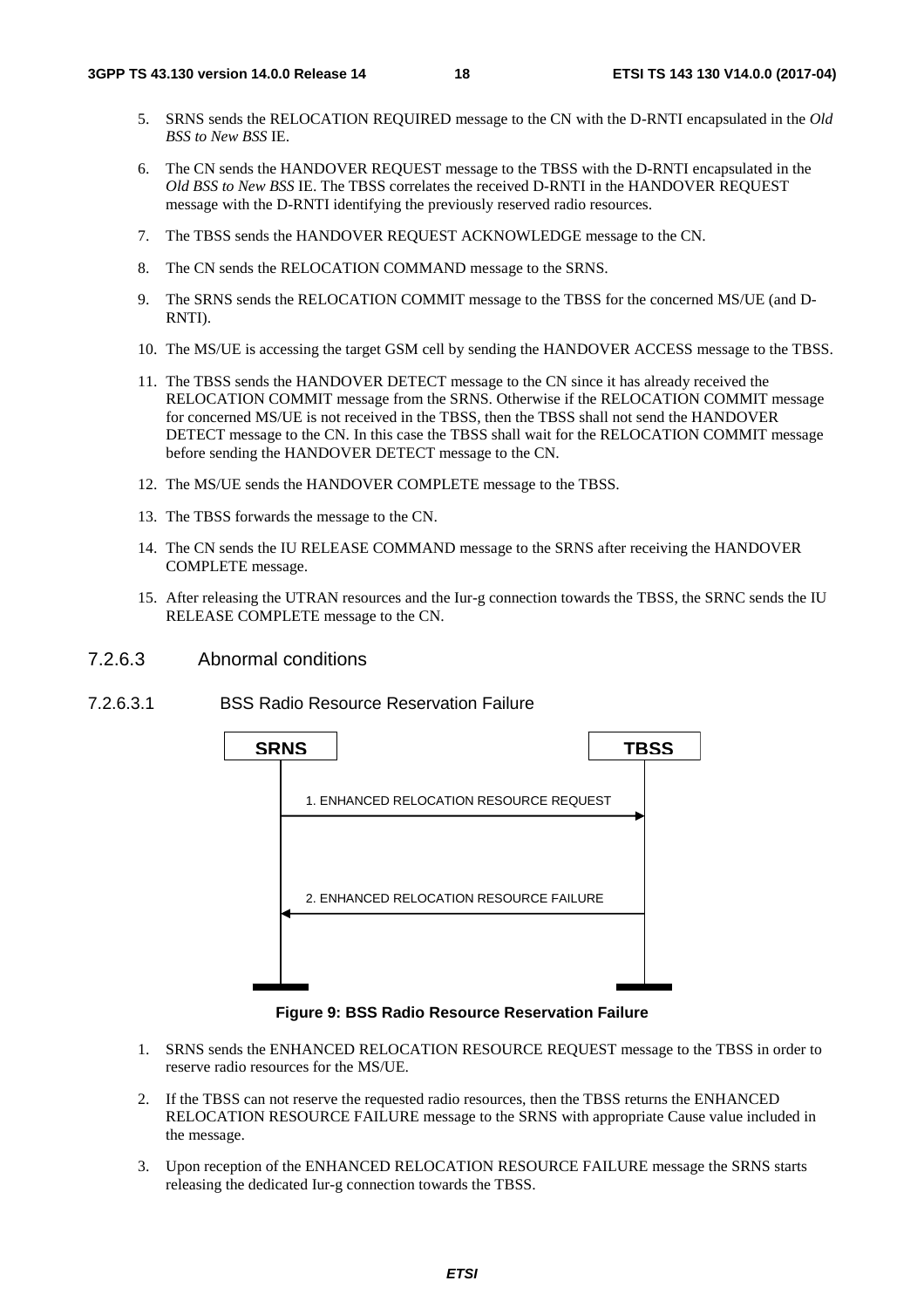#### 7.2.6.3.2 Handover failure from MS/UE



#### **Figure 10: MS/UE Handover Failure**

- 1. In case the handover process fails in the MS/UE, the MS/UE sends the HANDOVER FROM UTRAN FAILURE message to the SRNS.
- 2. The SRNS informs the TBSS of the handover failure by sending the ENHANCED RELOCATION RESOURCE RELEASE COMMAND message on the dedicated Iur-g connection. Upon reception of the ENHANCED RELOCATION RESOURCE RELEASE COMMAND message, the TBSS starts releasing the radio resources related to the MS/UE and returns the ENHANCED RELOCATION RESOURCE RELEASE COMPLETE message to the SRNS.
- 3. Upon reception of the ENHANCED RELOCATION RESOURCE RELEASE COMPLETE message, the SRNS starts releasing the dedicated Iur-g connection towards the TBSS.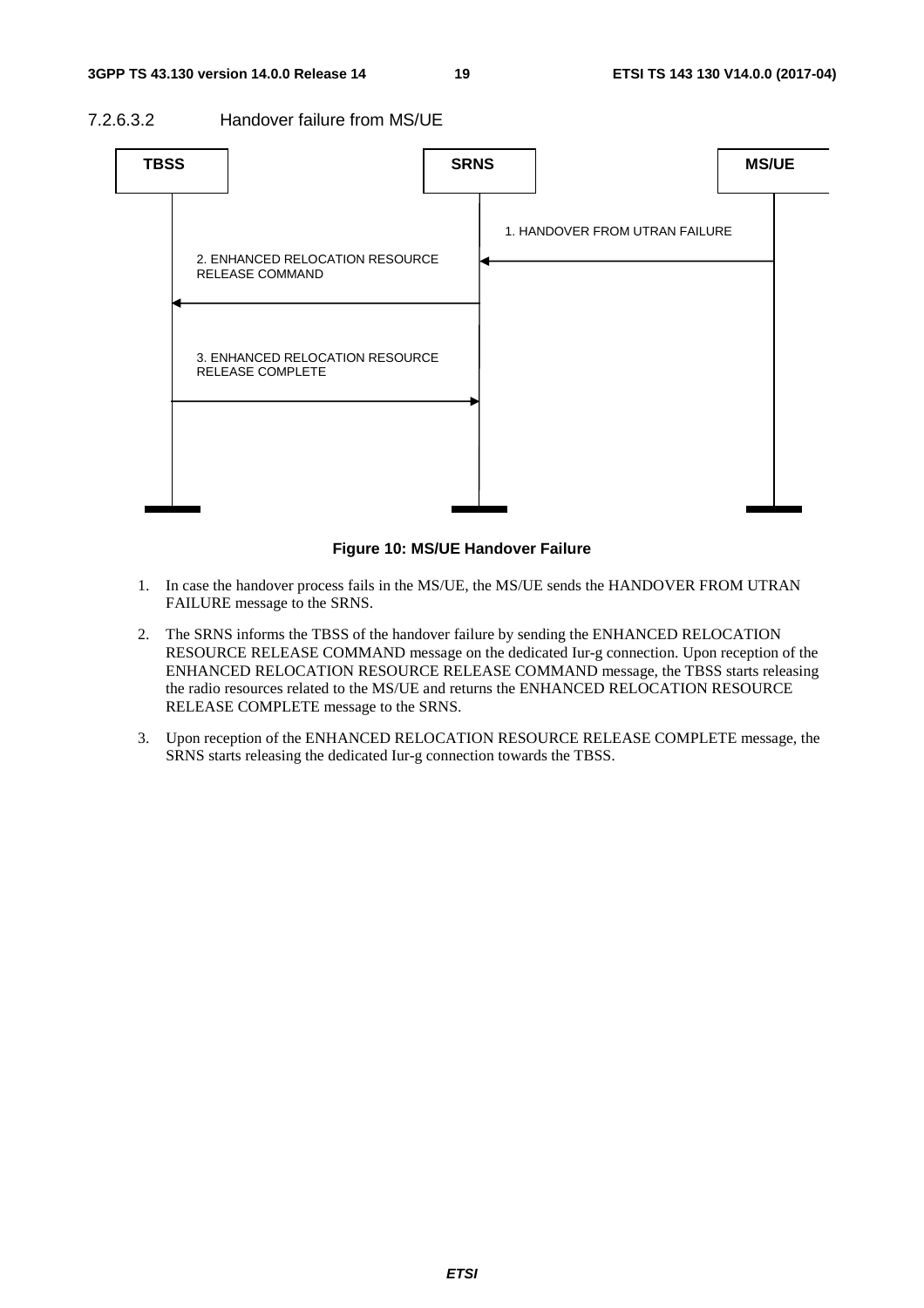### 7.3 Void

# 7.4 Global procedures

7.4.1 General

#### **Table 3: Global procedures list**

| <b>Elementary Procedure</b>           | <b>Initiating Message</b>                                 | <b>Allowed</b><br><b>Operating</b><br><b>Mode for BSS</b> |
|---------------------------------------|-----------------------------------------------------------|-----------------------------------------------------------|
| Error Indication                      | <b>ERROR INDICATION</b>                                   | lu mode only                                              |
| Common Measurement Initiation         | COMMON MEASUREMENT INITIATION REQUEST                     | Both lu mode<br>and A/Gb<br>mode                          |
| <b>Common Measurement Reporting</b>   | <b>COMMON MEASUREMENT REPORT</b>                          | Both lu mode<br>and A/Gb<br>mode                          |
| <b>Common Measurement Termination</b> | COMMON MEASUREMENT TERMINATION REQUEST                    | Both lu mode<br>and A/Gb<br>mode                          |
| <b>Common Measurement Failure</b>     | COMMON MEASUREMENT FAILURE INDICATION                     | Both lu mode<br>and A/Gb<br>mode                          |
| Information Exchange Initiation       | <b>INFORMATION EXCHANGE INITIATION</b>                    | Both lu mode<br>and A/Gb<br>mode                          |
| Information Reporting                 | <b>INFORMATION REPORT</b>                                 | Both lu mode<br>and A/Gb<br>mode                          |
| Information Exchange Termination      | <b>INFORMATION EXCHANGE TERMINATION</b><br><b>REQUEST</b> | Both lu mode<br>and A/Gb<br>mode                          |
| Information Exchange Failure          | <b>INFORMATION EXCHANGE FAILURE INDICATION</b>            | Both lu mode<br>and A/Gb<br>mode                          |

### 7.4.2 Error Indication

The Error Indication procedure is initiated by a node to report detected errors in a received message, provided they cannot be reported by an appropriate response message.

### 7.4.3 Common Measurement Functions

The Common Measurement function in the Iur-g interface is used to support the Improved RRM across BSS and BSS/RNC. This functionality is supported by adopting the Iur procedures for Common Measurements:

- **Common Measurement Initiation**: This procedure is used by an RNC/BSS to request the initiation of measurements of common resources to another RNC/BSS. For measurements made in GERAN cells, only the following measurement types are applicable:
	- Load
	- RT load
	- NRT load information
- **Common Measurement Reporting**: This procedure is used by an RNC/BSS to report the result of measurements requested by another RNC using the Common Measurement Initiation.
- **Common Measurement Termination**: This procedure is used by an RNC/BSS to terminate a measurement previously requested by the Common Measurement Initiation procedure.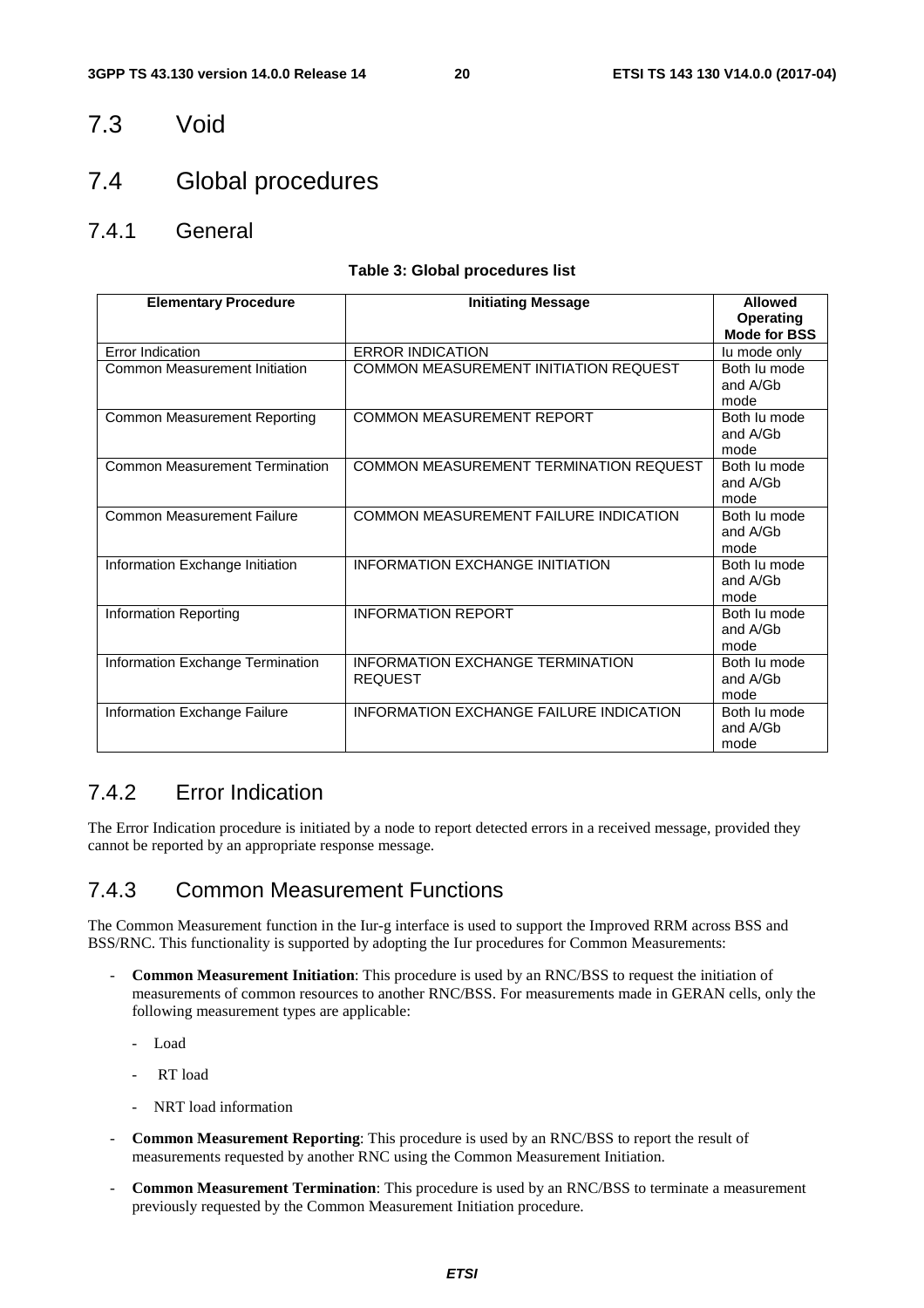- **Common Measurement Failure**: This procedure is used by an RNC/BSS to notify another RNC/BSS that a measurement previously requested by the Common Measurement Initiation procedure can no longer be reported.

### 7.4.4 Information Exchange Functions

This Information Exchange functions are used to initiate, maintain and terminate information exchange between two RNC/BSS nodes. This functionality is supported by adopting the Iur procedures for Information Exchange:

- **Information Exchange Initiation:** This procedure is used by a BSS/RNC to request the initiation of an information exchange with another BSS/RNC. The procedure is initiated with an INFORMATION EXCHANGE INITIATION REQUEST message sent from BSS1 to BSS2/RNC2 or by RNC1 to BSS2. Upon reception, the BSS2/RNC2 shall provide the requested information according to the parameters given in the request.
- **Information Reporting:** This procedure is used by a BSS/RNC to report the result of information requested by another BSS/RNC using the Information Exchange Initiation.
- **Information Exchange Termination:** This procedure is used by a BSS/RNC to terminate the information exchange requested using the Information Exchange Initiation.
- **Information Exchange Failure:** This procedure is used by a BSS/RNC to notify another that the information exchange it previously requested using the Information Exchange Initiation can no longer be reported.

The information which can be requested on the Iur and Iur-g interfaces is shown in the table below marked with "X". For information which is not applicable on the Iur-g interface, the BSS shall regard the Information Exchange Initiation procedure as failed.

| <b>Information Type</b>    | <b>Interface</b> |       |  |
|----------------------------|------------------|-------|--|
|                            | lur              | lur-a |  |
| <b>IPDL Parameters</b>     |                  |       |  |
| <b>DGPS Corrections</b>    |                  |       |  |
| <b>GPS Information</b>     |                  |       |  |
| <b>Cell Capacity Class</b> |                  |       |  |

#### **Table 4: Allowed Information types on Iur and Iur-g interfaces**

Cell capacity class for GERAN cells is defined by the number of configured carriers in specific GERAN cells which ranges from integer 1 to 100. The value 1 shall indicate the minimum cell capacity and the value 100 shall indicate the maximum cell capacity.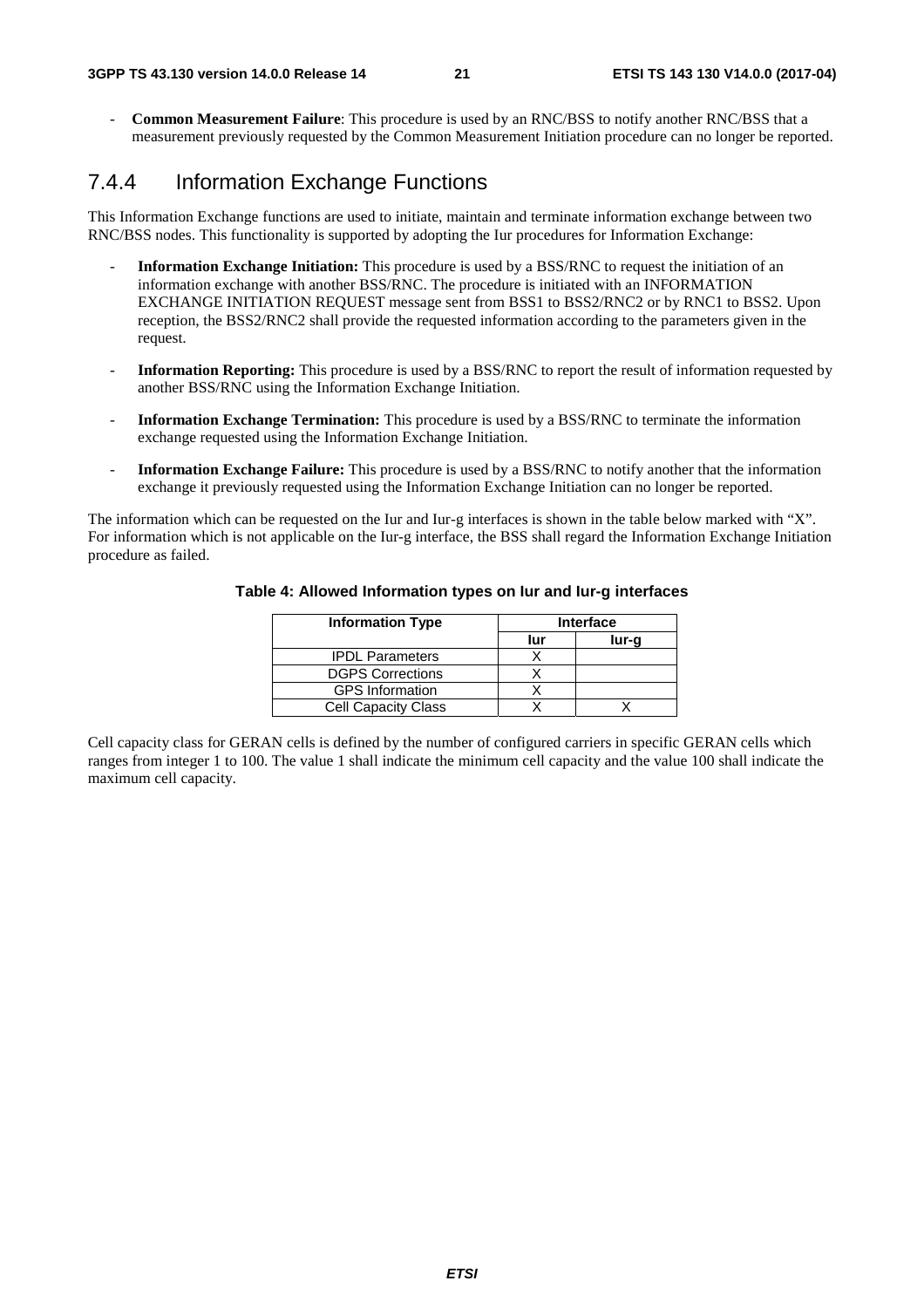# Annex A (Informative): Change history

| Date /                | TSG Doc.        | <b>CR</b> |                     | <b>Rev Subject/Comment</b>            |                                                    | <b>New</b>                                                        |        |            |
|-----------------------|-----------------|-----------|---------------------|---------------------------------------|----------------------------------------------------|-------------------------------------------------------------------|--------|------------|
| TSG#                  |                 |           |                     |                                       |                                                    |                                                                   |        |            |
| GP-11                 |                 |           |                     |                                       |                                                    | Conversion to Technical Specification based upon TR 43.930 v5.1.0 | 5.0.0  |            |
|                       |                 |           |                     |                                       |                                                    |                                                                   |        |            |
| GP-23                 |                 |           |                     | Version for Release 6                 |                                                    |                                                                   | 6.0.0  |            |
| GP-35                 |                 |           |                     | Version for Release 7                 |                                                    |                                                                   | 7.0.0  |            |
| GP-40                 |                 |           |                     | Version for Release 8                 |                                                    |                                                                   | 8.0.0  |            |
| GP-44                 |                 |           |                     |                                       | Version for Release 9<br>9.0.0                     |                                                                   |        |            |
| GP-49                 | GP-11049310001  |           |                     |                                       | Enhancements of lur-g interface                    |                                                                   |        |            |
| GP-55                 |                 |           |                     |                                       | Version for Release 11                             |                                                                   | 11.0.0 |            |
| GP-63                 |                 |           |                     |                                       | Version for Release 12 (frozen at SP-65)<br>12.0.0 |                                                                   |        |            |
| GP-68                 |                 |           |                     |                                       | Version for Release 13 (frozen at SP-70)           |                                                                   | 13.0.0 |            |
| <b>Change history</b> |                 |           |                     |                                       |                                                    |                                                                   |        |            |
| <b>Date</b>           | <b>TSG RAN#</b> |           | <b>TSG Doc. ICR</b> |                                       | <b>Rev</b>                                         | Subject/Comment                                                   | Old    | <b>New</b> |
| 2017-03               | 75              |           |                     | Release 14 version (frozen at TSG-75) |                                                    | 13.0.0                                                            | 14.0.0 |            |